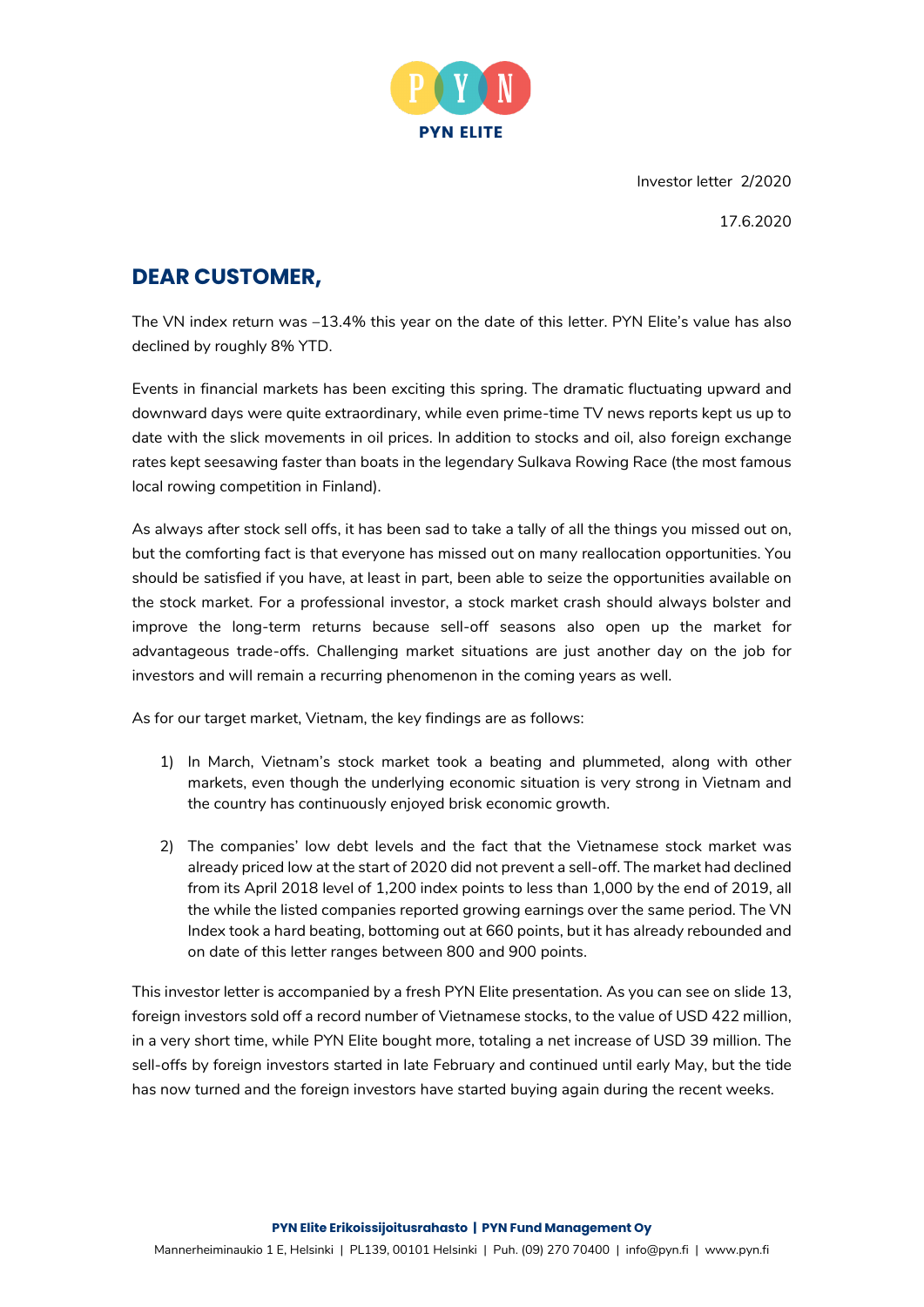

### PYN Elite proportion of foreign net buy/sell in Vietnam



has moderated and other foreign funds has been ,<br>10re actively net buying Vietname equities. During the spring of 2020, the situati was again the other way around

See the graph in the PYN Elite presentation, slide 13.

The key changes in PYN Elite's portfolio since the late fall of 2019 were the purchase of the bank stock CTG Vietin Bank, amounting now 9% of the entire portfolio. Other significant new allocations include POW, an energy company now taking up 5.6% of our portfolio. Other new positions include ACV, the Vietnamese airport operator, with a stake of 4.8% in the portfolio, the air cargo company SCS with 3.6% and the LPB bank with 2.2%. Another important allocation increase was on the car and moped company VEA, making it the most important single stock in the PYN Elite portfolio, at 11.2%. We also bought some more of the housing developer NLG's stock. Slide 4 of the PYN Elite presentation shows a fresh list of our top 12 holdings complete with target share prices.



See the table in the PYN Elite presentation, slide 4.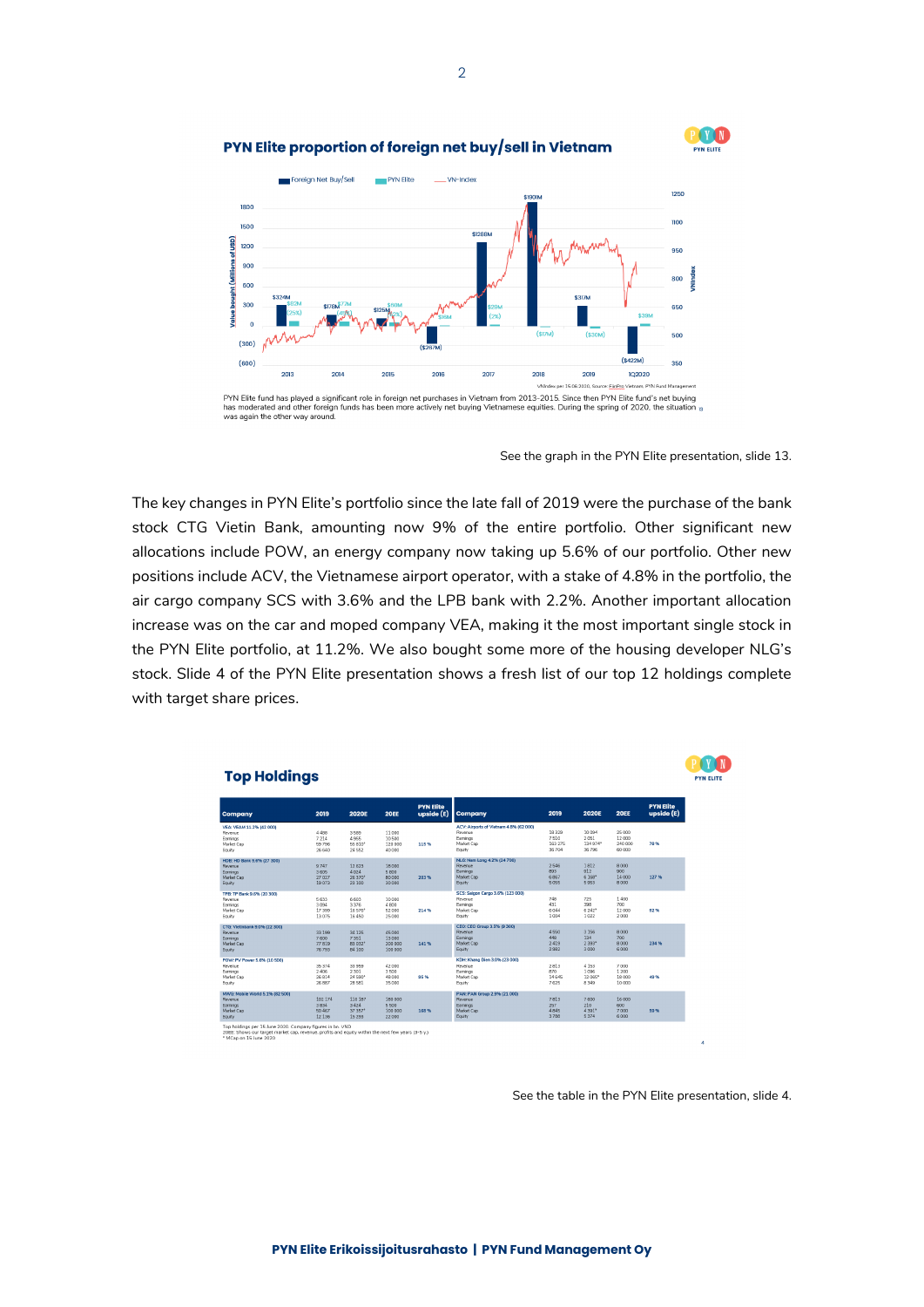### **KEY ALLOCATIONS**

|               | Weight in  | Weight in |
|---------------|------------|-----------|
| <b>Ticker</b> | Portfolio  | Portfolio |
|               | 31.10.2019 | 15.6.2020 |
| <b>CTG</b>    | 0.0%       | 9.0%      |
| <b>LPB</b>    | 0.0%       | 2.2%      |
| <b>POW</b>    | 0.0%       | 5.6%      |
| <b>ACV</b>    | 0.0%       | 4.8%      |
| <b>SCS</b>    | 0.0%       | 3.6%      |
| VEA           | 8.5%       | 11.2%     |
| <b>NLG</b>    | 3.1%       | 4.2%      |

### **BANKS: CTG, HDB, TPB, LPB and VIB**

The banks today account for 31% of the PYN Elite portfolio and their values can, in our view, even double within the next couple of years. The Vietnamese banks lagged behind the VN Index in 2018 and 2019, and their stocks were affordably priced already in January 2020, before the sell-off triggered by the COVID-19 epidemic. The banking stocks stood their ground well during the first weeks of the decline but crashed in the later stages of the crisis, when predictions of a severe overall impact on Vietnam's economy and a sudden possible increase in bad debts became an issue.

The country's banking stocks have since then started to rebound, as the banks' outlooks have proven to remain positive even for 2020. According to the banks' guidance over recent days, we may well except a 10% earnings growth for this year, while the expectation for a normal year would be about 25%.

One of our big banking positions is HDB, which trades at a P/E of 5.0 for 2021 and P/E 4.0 for 2022. HDB is a well-managed commercial bank for which we initially reduced our weighting, but as the price has decreased, we ended up increasing our position even more than we planned to in the outset.

TPB, another major stake in our portfolio, is smaller than HDB but also cheaper: the 2021 P/E stands at 4.6 and the 2022 P/E at 3.7. Compared to HDB, TPB is a more volatile stock because its price performance may remain moderate for years on end, but then it may suddenly anytime surprise us with a strong positive upswing.

BID, CTG and VCB are large banks owned by the state of Vietnam. VCB is the most highly valued one of them, at a P/B ratio of above 4. CTG and BID are very similar, while CTG's valuation ratios only amount to a half of BID's corresponding indicators—we expect the valuation gap between CTG and BID to close within the next two years. LPB and VIB are smaller, rather new bank holdings in our portfolio.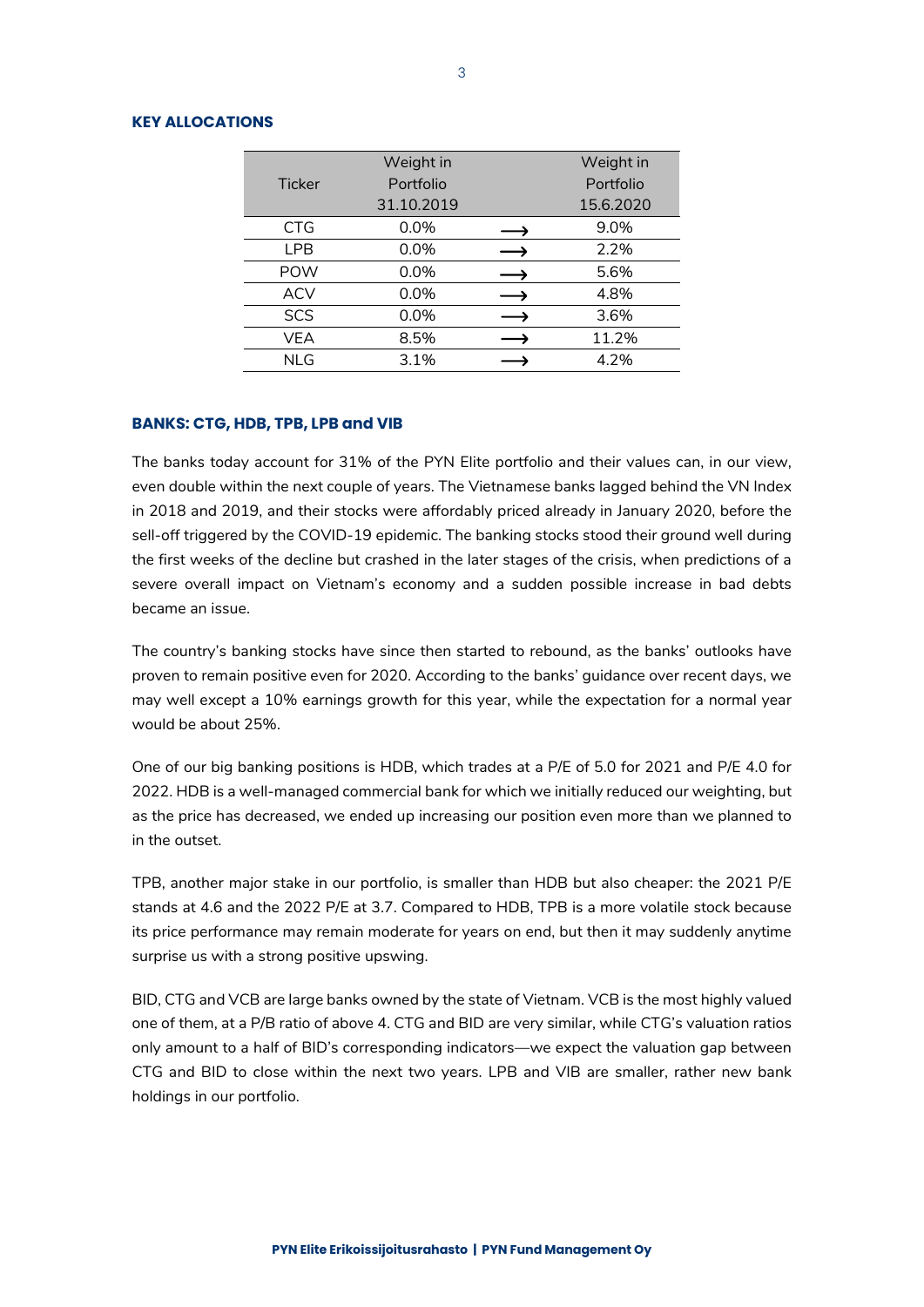### **BIGGEST STOCK IN THE PORTFOLIO: VEA**

VEA is in the car and moped manufacturing business. We bought more shares during the epidemic, topping up VEA to more than 11% of our portfolio. VEA has a strong joint-venture manufacturing plants with Honda, Toyota and Ford. Mopeds remain an important business for the company. Vietnam's car ownership rate is only just starting to rise, while electric vehicles are expected to generate new growth later on. The company is big and has a solid cash flow, but it trades on the UPCOM list. We expect the company to seek to change this and to enter the stock market's main list within the next few years. The increased cash flow is also boosting the dividends to a yield level of more than 10% if the share price stays put. We believe that the excessive dividend yield will be adjusted through outperformance in the share price. This stock is one of our candidates for doubled valuations within three years.

#### **NEW STOCKS: POW, ACV and SCS**

POW is Vietnam's biggest energy producer. The stock was sliding downwards already in the fall of 2019 due to temporary problems. The decline continued during the epidemic, enabling us to buy a stake in a quality company for an attractive price. We believe its problems will dissipate over the next few months.

ACV is Vietnam's highly solvent airport operator with an excellent long-term growth outlook. ACV's 2020 revenues will crash, but the company will report a positive cash flow even in this crisis year. We came onboard during the sell-off wave when a substantial block became available on the market and we managed to acquire it practically for a rock-bottom price, after tough price negotiations. A long hold is the intention for this stock, discounting 2020 as a 'lost year', even though Vietnam's domestic air traffic is already returning to normal and proposals have been made to open intra-Asian international routes. It is a true Vietnamese 'blue chip'.

The air cargo company SCS is the undisputed number one of its industry in Saigon. 2020 will be a difficult year for the company. While the regular international passenger flights stopped, SCS will still be able to make a healthy revenue and profit this year, thanks to the cargo fleet making up for the passenger fleet. We acquired the SCS stocks for our portfolio from a fund we knew previously, which had started to strip down its position already last fall. Once the joint impact of the sell-offs and the epidemic pushed the price low enough to be attractive to us, we decided to buy the seller's entire remaining block.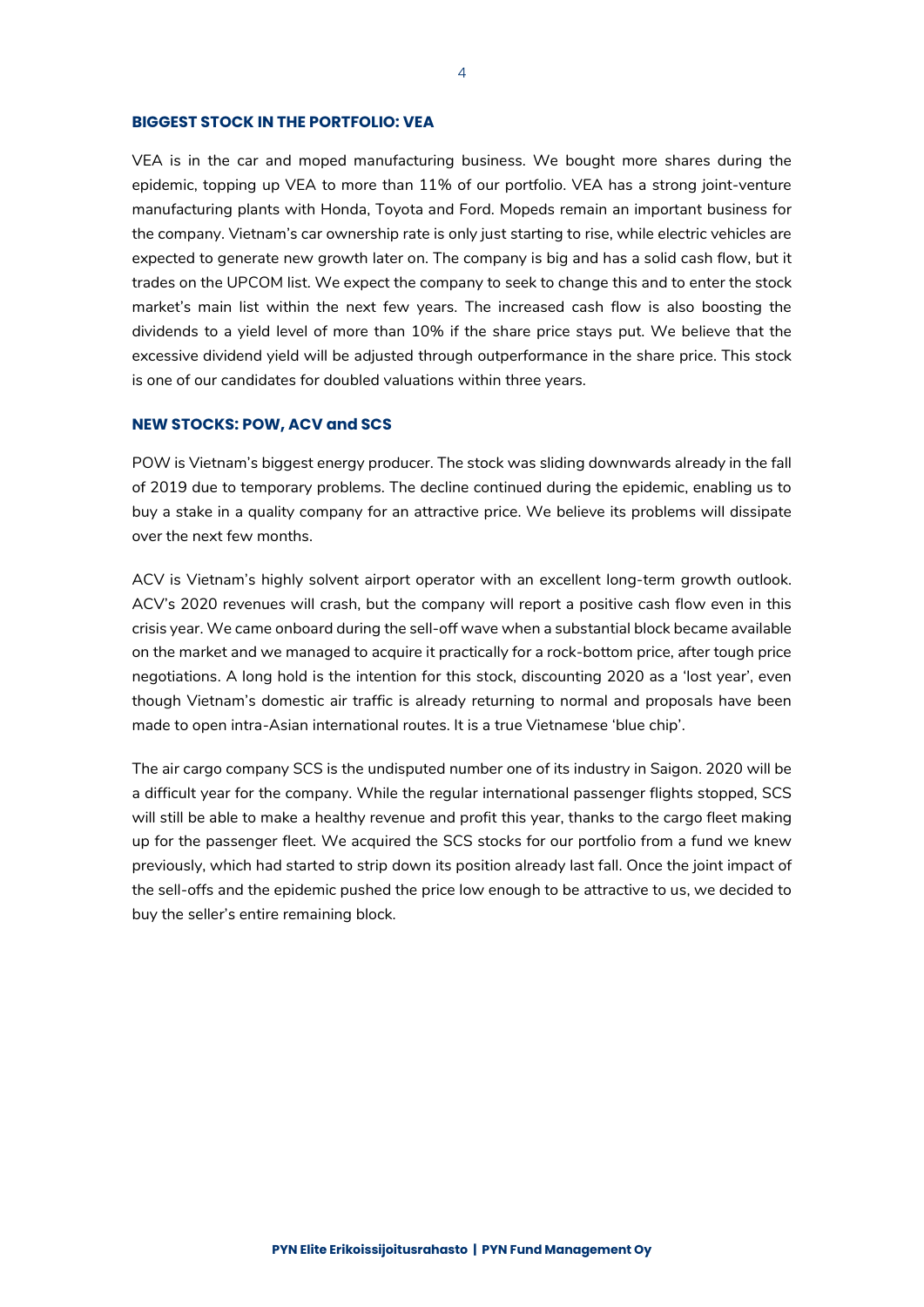#### **KEY DIVESTMENTS**

Key divestment events included the shedding down of the MWG stake from 17.1% to as low as 5.1%, a major change in our portfolio. Another substantial sale involved the infrastructure construction company CII, where we decreased our portfolio stake from 6.3% to 2.3% with relatively active measures.

|               | Weight in  | Weight in |  |  |
|---------------|------------|-----------|--|--|
| <b>Ticker</b> | Portfolio  | Portfolio |  |  |
|               | 31.10.2019 | 15.6.2020 |  |  |
| <b>MWG</b>    | 17.1%      | 5.1%      |  |  |
|               | 6.3%       | 2.3%      |  |  |

### **MWG**

The cashing in of our MWG profits was very successfully timed and, in addition to the big unrealized returns included in the position, we also gained substantial premiums for the shares. The stock has since declined substantially due to the closures of retail stores linked with the epidemic, but it has also rebounded fairly well. MWG remains an interesting company and currently makes up roughly 5% of our portfolio. We are not very keen to buy these stocks back, not even at lower prices, if that would force us to pay premiums of more than 40% over the market price because of the full foreign ownership limits (FOL). The changes likely to take place in Vietnam's FOL regulation overall in the next few years also represent a risk linked with these premiums.

### **CII AND MINOR COMPANIES**

We have sold off some of the stock of the infrastructure builder CII because of the volatility of its business, as opportunities have presented themselves to replace it with stocks of better quality, in terms of their business logic. Similarly to CII, several small positions have also been sold due to various reasons. These include PTB and TNG, due to their export operations, which may encounter challenges in late cycle of this crises. The reason for selling off the VNE and HUT stocks was the uncertainty of their core business. We decided to end our exposure to DBC once the share price had a strong positive reaction to a hike in the price of pork. PC1 was successfully sold at upticking prices when a domestic player wanted to increase its holding. Furthermore, we see difficulties in predicting the profitability of the company's capex plans in wind energy production.

The financial position of Vietnamese companies is, according to our comparative study, fit to meet the growth challenges coming up over the next few years. A particular focus in our asset allocations this spring was the financial position of the companies, and we believe that the quality of our portfolio has improved. At the same time, we have been able to maintain our ambitious return targets. Slide 16 of the PYN Elite presentation shows the average gearing ratios of the biggest listed companies in various countries.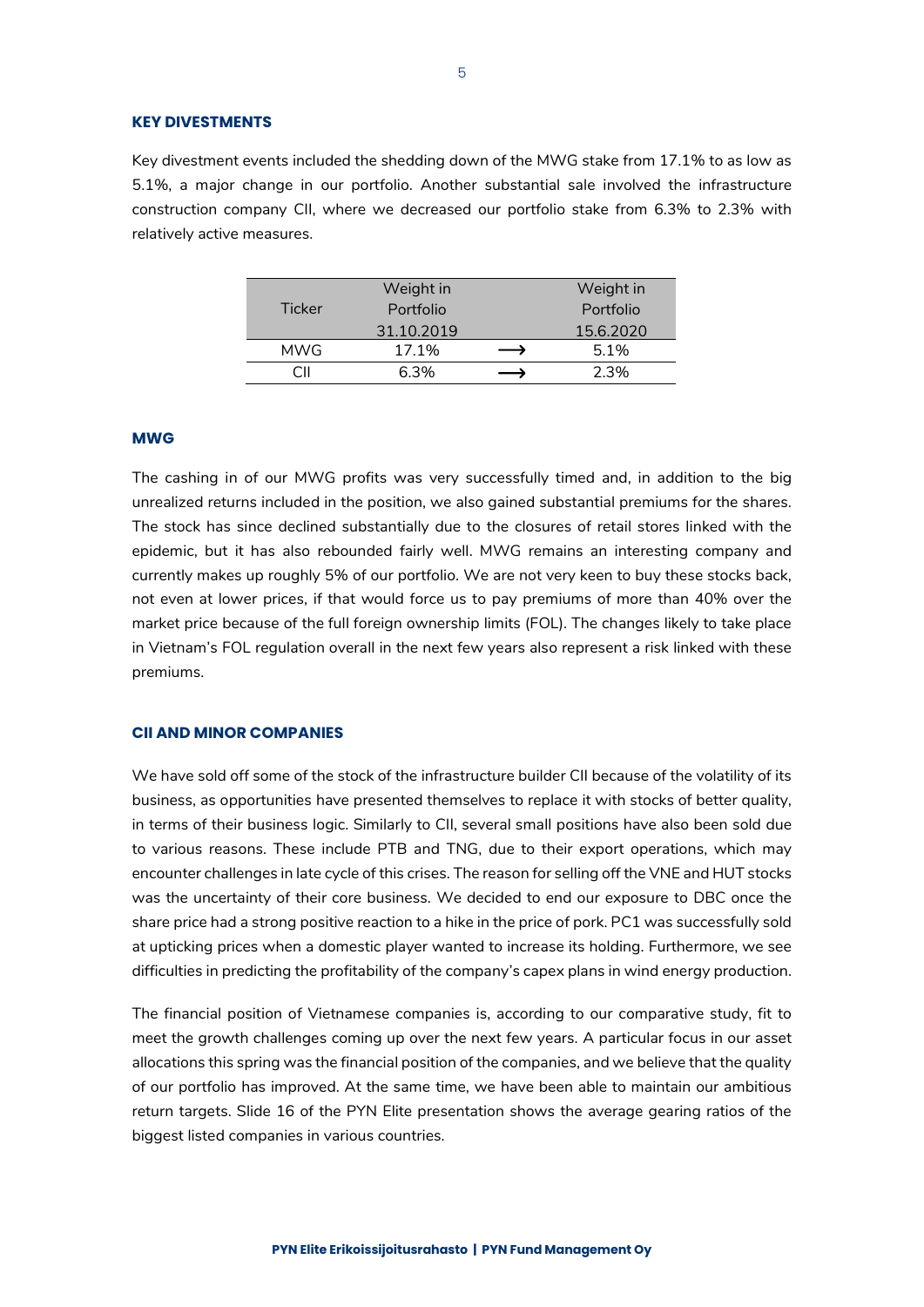

#### Q1<br>2020 Region 2014 2015 2016 2017 2018 2019  $22.7$ Finland 41.8  $29.1$ 21.0  $27.1$ 38.9 44.6 Vietnam 48.4 49.9 63.3 41.6 34.8 33.1 25.5 EU 55.7 53.1 63.4 54.4 63.6 59.6 67.5 US 38.7 52.4 59.7 51.0 110.6 70.4 83.2 46.2 46.1 52.3 42.0  $52.1$ Average all 50.5 55.2 s are excluding Bank no. PYN Fund

### Net Debt/Equity - Top 50 listed companies

Vietnamese companies are well prepared for fast growth even if financial markets turn to face more challenges in coming years.

See the table in the PYN Elite presentation, slide 16.

Thank you for the new subscriptions in the Fund during this spring — I would like to wish you success for the second half of 2020.

Petri Deryng

PYN Elite

Portfolio Manager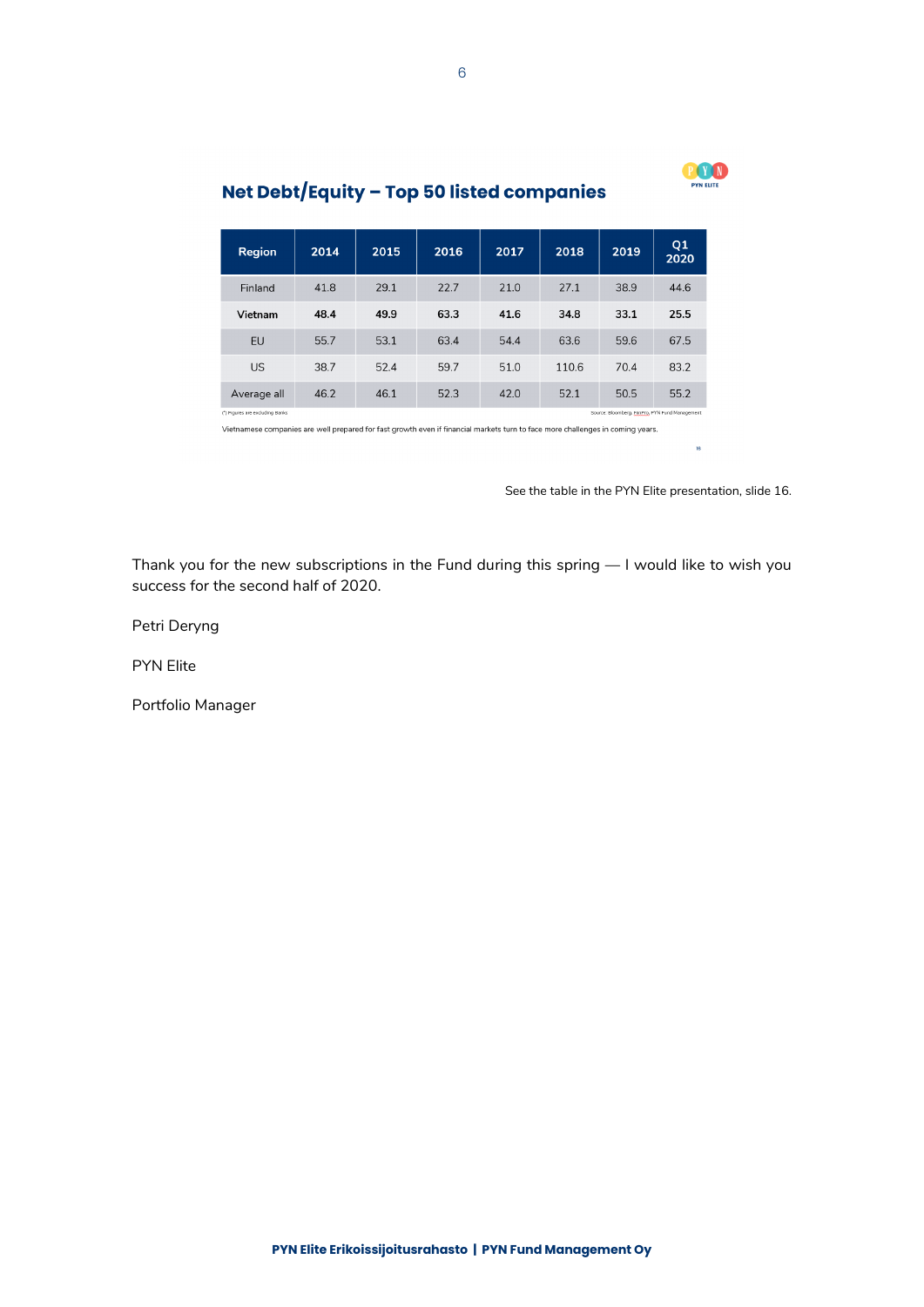#### **DISCLAIMER:**

#### PYN Elite

The PYN Elite (non-UCITS) Fund (hereinafter "PYN Elite Fund") is an alternative investment fund and a non-UCITS fund as referred to in the Finnish Act on Alternative Investment Fund Managers (162/2014, as amended), which is managed by the Finnish alternative investment fund manager PYN Fund Management Ltd.

#### Information provided

The attached publication contains general information about the PYN Elite Fund and PYN Fund Management Ltd but does not provide a complete description of the Fund or the risks associated with it.

Distribution of information concerning the Fund and/or investing in the Fund may be restricted by law in certain jurisdictions. It is the investors' responsibility to be aware of and comply with such restrictions. Potential investors must use their own judgment and consult their own advisors when forming an opinion about the Fund or any related legal, financial and/or tax matters. The presented material is not to be construed as an offer or as sales promotion in any country where this is not permitted or in which the party concerned does not have the required authorisation.

Subscription notices regarding funds managed by PYN Fund Management Ltd must be made based on the information provided in the most recent fund prospectus, any key investor information document, the rules of the Fund as well as the most recent audited annual and/or semi-annual report. Any and all information presented shall be qualified by the information in the respective fund prospectus, which is available at PYN Fund Management Ltd's website (www.pyn.fi). PYN Fund Management Ltd does not guarantee the correctness or accuracy of any information presented, with the exception of the information contained in documents required to be presented by Finnish law. Information provided on PYN Fund Management Ltd's website and other documents, such as the fund prospectus and rules, have originally been prepared in the Finnish language and translated into English. In the event of any discrepancy between the two versions, the Finnish version shall prevail. The information presented is strictly for private use by its holder and may not be passed on to third parties.

#### Services provided

No information presented may be regarded as investment advice, solicitation or recommendation to acquire units in the Fund or as an offer of any kind. The terms and conditions of the purchase of the units in the Fund shall be exclusively specified in the rules and prospectus of the relevant fund managed by PYN Fund Management Ltd. Please also note that this Fund is not covered by the Finnish Investors' Compensation Fund or Deposit Guarantee Fund.

#### Distribution

It is not permitted to use the information, text, photos, etc. of this website in full or in part by duplicating, editing, publishing or authorising their publication without the written consent of PYN Fund Management Ltd.

The units of the PYN Elite Fund have not been registered and will not be registered in accordance with any securities legislation in the United States, Canada, Japan, Australia or New Zealand, or anywhere else outside of Finland. PYN Fund Management Ltd has not taken any measures to ensure that purchase of units in the PYN Elite Fund may take place according to applicable law in any other country than Finland. Accordingly, the fund is only marketed in Finland to Finnish investors. Especially investors residing in the United States of America (USA) may not invest in the Fund and the Fund may not be, directly or indirectly, marketed, offered or sold within the United States or to citizens of the United States or to US companies or on behalf of them.

#### Risks associated with investment activities

The PYN Elite Fund invests in a concentrated portfolio of companies of a small to medium market capitalisation located in the Asian region. Share prices of such companies may be much more volatile and their trading liquidity much lower those of the shares of larger companies. The Fund must therefore be considered as a high-risk investment. The value of an investment may either rise or fall and investors are therefore at risk of losing part or all of the assets invested in the Fund.

#### Limitation of liability

The Fund may be closed or redemptions and subscriptions of its units suspended in accordance with the Fund's regulations. Neither the PYN Elite Fund nor PYN Fund Management Ltd guarantee the availability of the service. The Fund or PYN Fund Management Ltd accepts no liability for any financial loss or any direct or indirect damage which may result from an investment or other decision based on the attached material. Any dispute, controversy or claim arising out of or in connection with information regarding this fund shall be settled in accordance with Finnish law exclusively by Finnish courts.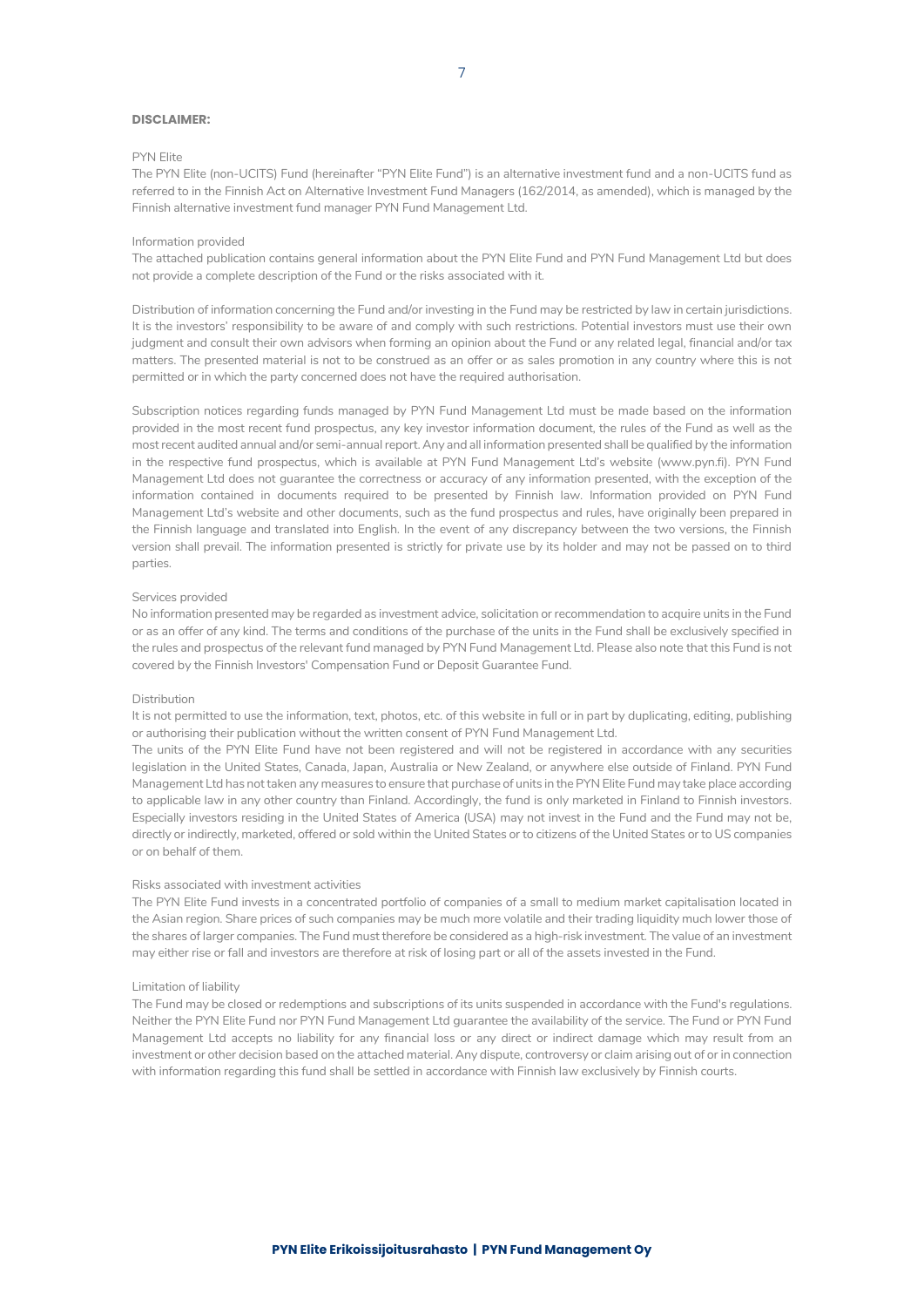

# **PYN ELITE**

PYN Elite – Presentation

June 2020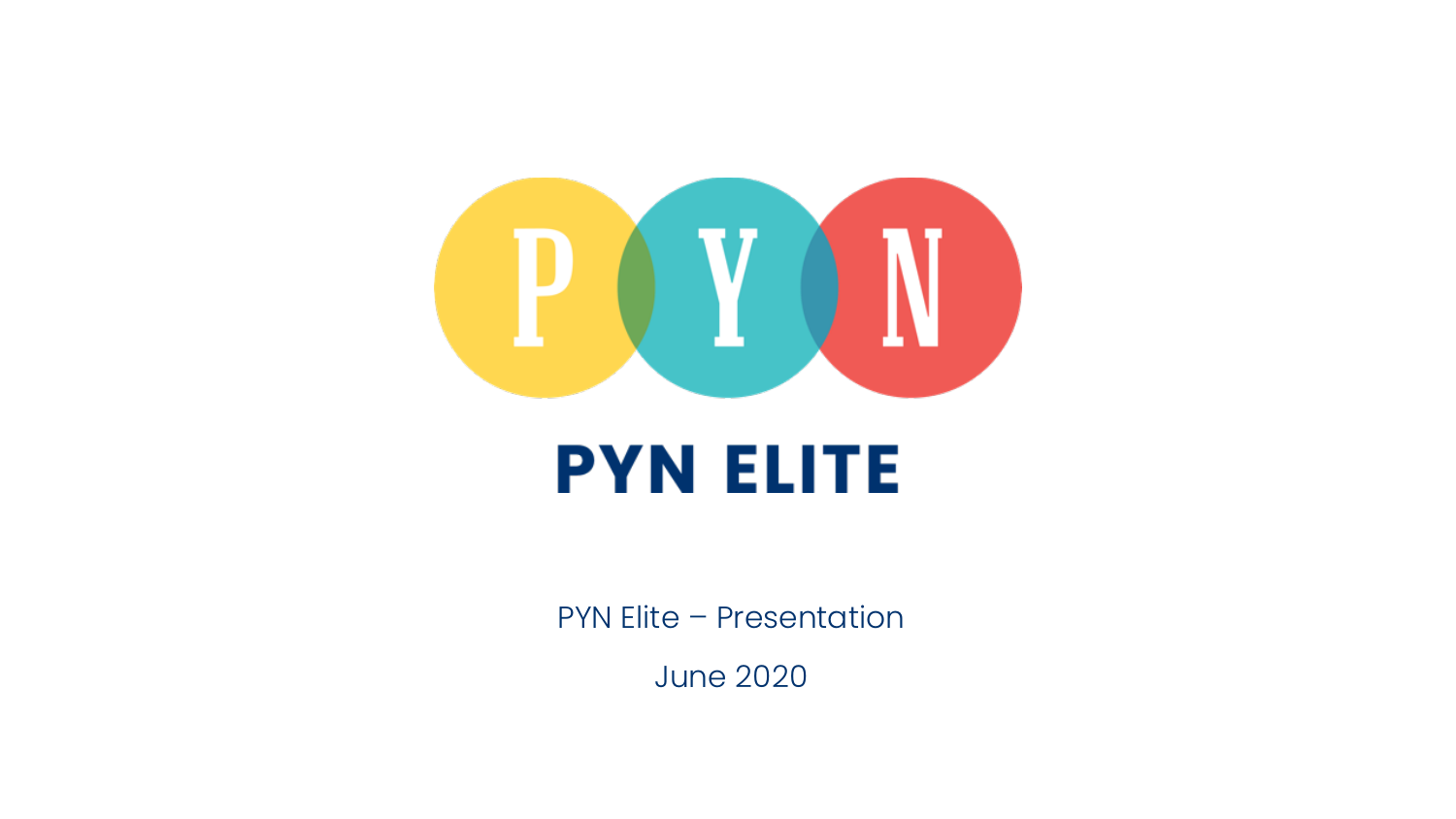\* The subscription fee for subscriptions of 3M EUR or more is 5 %.

\*\* A fund-specific high watermark calculation is used in the calculation of the performance-based fee.

| <b>PYN Elite Fund (non-UCITS)</b> |                                                              |
|-----------------------------------|--------------------------------------------------------------|
| Allocation                        | Asia ex Japan                                                |
| <b>Fund Manager</b>               | Petri Deryng                                                 |
| Founded                           | 1999                                                         |
| Subscription/redemption           | Monthly                                                      |
| Min. investment                   | <b>10 000 EUR</b>                                            |
| Currency                          | Euro                                                         |
| Subscription/redemption fee       | $0 \%$ *                                                     |
| Management fee                    | 1.0%                                                         |
| Performance fee                   | 12.0 % (HWM **)                                              |
| Assets (15.06.2020)               | 400 m EUR                                                    |
| (AIF) under EU regulations.       | Open-ended, Finland Domicile and licensed mutual equity fund |

# **PYN Elite – Facts**

Vietnam Equities 96%

■ Cash 4%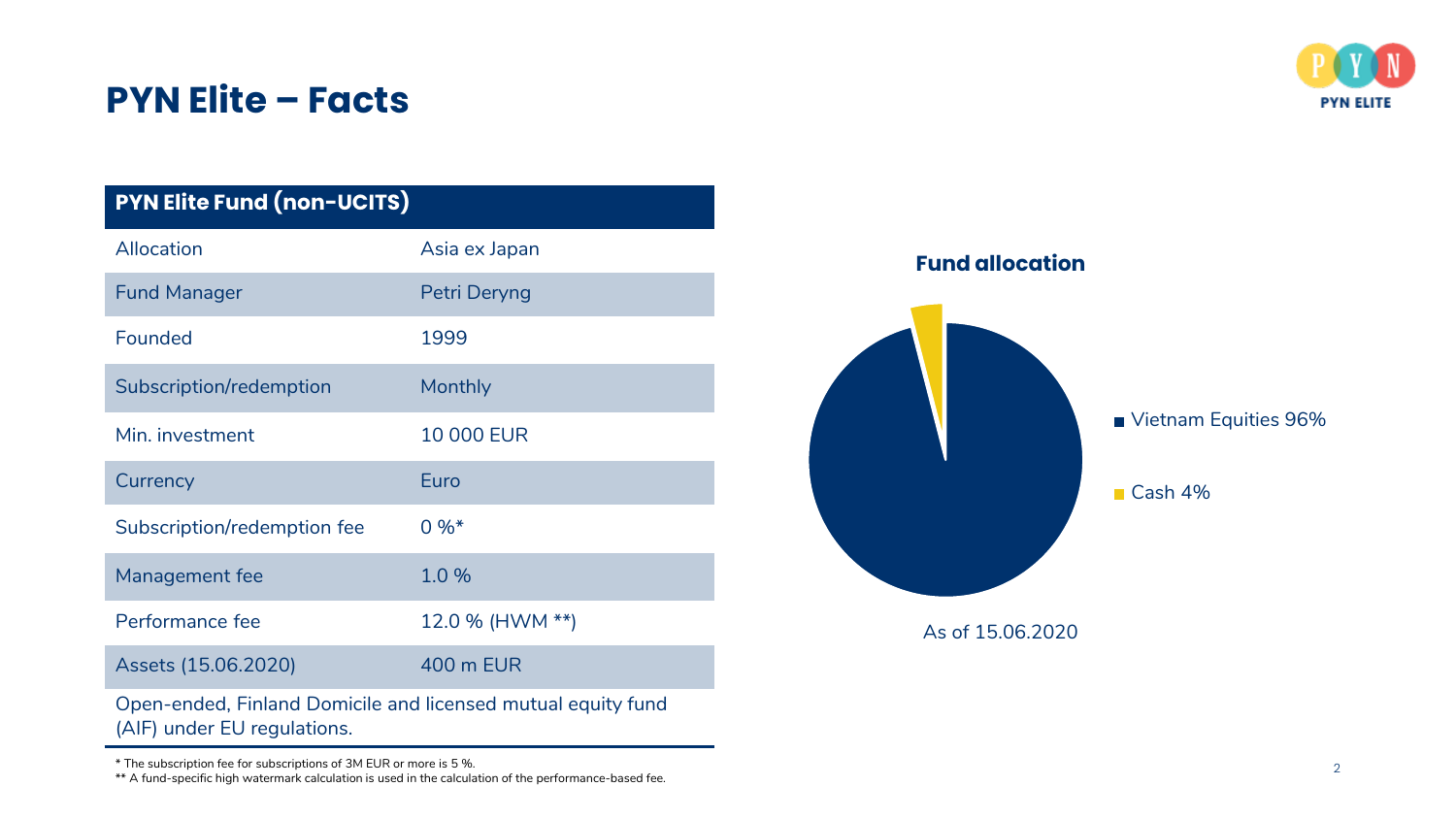# **PYN Elite Investment Strategy**



| Fund            | <b>PYN Elite is</b><br>• Long term<br>• Actively managed<br>• Long-only<br>• Asia, currently Vietnam focused allocation                                                                                                                                                     |
|-----------------|-----------------------------------------------------------------------------------------------------------------------------------------------------------------------------------------------------------------------------------------------------------------------------|
| <b>Markets</b>  | We invest in<br>• Underperforming or undervalued markets in comparison to markets historical fair valuation<br>• Improving macroeconomic/demographic trends<br>• Industries and companies that are overlooked, contrarian and correction potential on valuation of<br>share |
| <b>Research</b> | <b>Key Characteristics</b><br>• Conducting regular company visits by portfolio manager and research team<br>• Long term undervalue entry levels and fair value exit targets<br>• Deep fundamental research and modeling                                                     |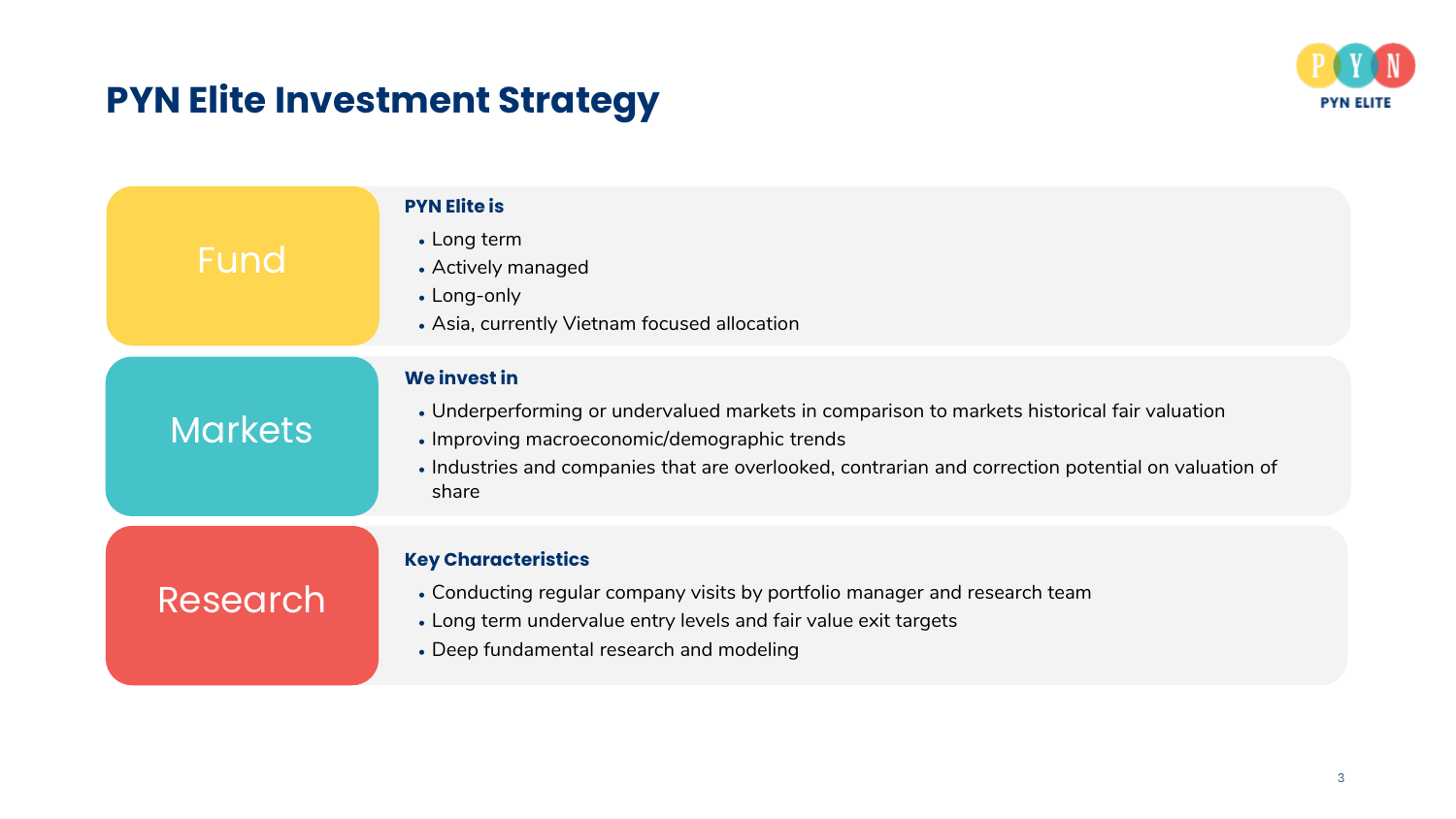

# **Top Holdings**

| <b>Company</b>                                                                 | 2019                                    | <b>2020E</b>                              | <b>20EE</b>                             | <b>PYN Elite</b><br>upside(E) | <b>Company</b>                                                                        | 2019                                 | <b>2020E</b>                          | <b>20EE</b>                            | <b>PYN Elite</b><br>upside (E) |
|--------------------------------------------------------------------------------|-----------------------------------------|-------------------------------------------|-----------------------------------------|-------------------------------|---------------------------------------------------------------------------------------|--------------------------------------|---------------------------------------|----------------------------------------|--------------------------------|
| VEA: VEAM 11.2% (42 000)<br>Revenue<br>Earnings<br>Market Cap<br>Equity        | 4 4 8 8<br>7 2 1 4<br>59 7 96<br>26 640 | 3589<br>4955<br>55 810*<br>24 5 52        | 11 000<br>10 500<br>120 000<br>40 000   | 115 %                         | ACV: Airports of Vietnam 4.8% (62 000)<br>Revenue<br>Earnings<br>Market Cap<br>Equity | 18 3 29<br>7510<br>163 275<br>36 704 | 10 094<br>2051<br>134 974*<br>36796   | 25 000<br>12 000<br>240 000<br>60 000  | 78 %                           |
| HDB: HD Bank 9.6% (27 300)<br>Revenue<br>Earnings<br>Market Cap<br>Equity      | 9747<br>3 6 0 5<br>27 0 27<br>19073     | 12 6 23<br>4 0 2 4<br>26 370*<br>23 100   | 18 000<br>5800<br>80 000<br>30 000      | 203 %                         | NLG: Nam Long 4.2% (24 700)<br>Revenue<br>Earnings<br>Market Cap<br>Equity            | 2 5 4 6<br>893<br>6867<br>5055       | 1812<br>912<br>6 1 68*<br>5953        | 8 0 0 0<br>900<br>14 000<br>8 0 0 0    | 127 %                          |
| TPB: TP Bank 9.6% (20 300)<br>Revenue<br>Earnings<br>Market Cap<br>Equity      | 5633<br>3094<br>17 399<br>13075         | 6 6 0 3<br>3 3 7 6<br>16 576*<br>16 450   | 10 000<br>4800<br>52 000<br>25 000      | 214 %                         | SCS: Saigon Cargo 3.6% (123 000)<br>Revenue<br>Earnings<br>Market Cap<br>Equity       | 748<br>431<br>6044<br>1 0 0 4        | 725<br>398<br>6 2 4 2*<br>1022        | 1400<br>700<br>12 000<br>2 0 0 0       | 92 %                           |
| CTG: Vietinbank 9.0% (22 300)<br>Revenue<br>Earnings<br>Market Cap<br>Equity   | 33 199<br>7600<br>77819<br>76 793       | 34 1 25<br>7 3 5 1<br>83 032*<br>84 100   | 45 000<br>13 000<br>200 000<br>100 000  | 141 %                         | CEO: CEO Group 3.5% (9 300)<br>Revenue<br>Earnings<br>Market Cap<br>Equity            | 4550<br>448<br>2 4 1 9<br>2982       | 3 1 5 6<br>134<br>2 3 9 3*<br>3 0 0 0 | 8 0 0 0<br>700<br>8 0 0 0<br>6000      | 234 %                          |
| POW: PV Power 5.6% (10 500)<br>Revenue<br>Earnings<br>Market Cap<br>Equity     | 35 374<br>2 4 0 6<br>26814<br>26 887    | 33 959<br>2 3 0 1<br>24 590*<br>28 5 8 1  | 42 000<br>3500<br>48 000<br>35 000      | 95 %                          | KDH: Khang Dien 3.0% (23 000)<br>Revenue<br>Earnings<br>Market Cap<br>Equity          | 2813<br>870<br>14 645<br>7625        | 4 1 5 3<br>1096<br>12 065*<br>8349    | 7 0 0 0<br>1 2 0 0<br>18 000<br>10 000 | 49 %                           |
| MWG: Mobile World 5.1% (82 500)<br>Revenue<br>Earnings<br>Market Cap<br>Equity | 102 174<br>3834<br>50 467<br>12 13 6    | 110 187<br>3 4 2 4<br>37 357*<br>15 2 9 3 | 180 000<br>5 5 0 0<br>100 000<br>22 000 | 168 %                         | PAN: PAN Group 2.9% (21 000)<br>Revenue<br>Earnings<br>Market Cap<br>Equity           | 7813<br>257<br>4845<br>3788          | 7600<br>210<br>4 3 9 1 *<br>5374      | 16 000<br>600<br>7 0 0 0<br>6 0 0 0    | 59 %                           |

Top holdings per 15 June 2020. Company figures in bn. VND

20EE: Shows our target market cap, revenue, profits and equity within the next few years (3-5 y.)

\* MCap on 15 June 2020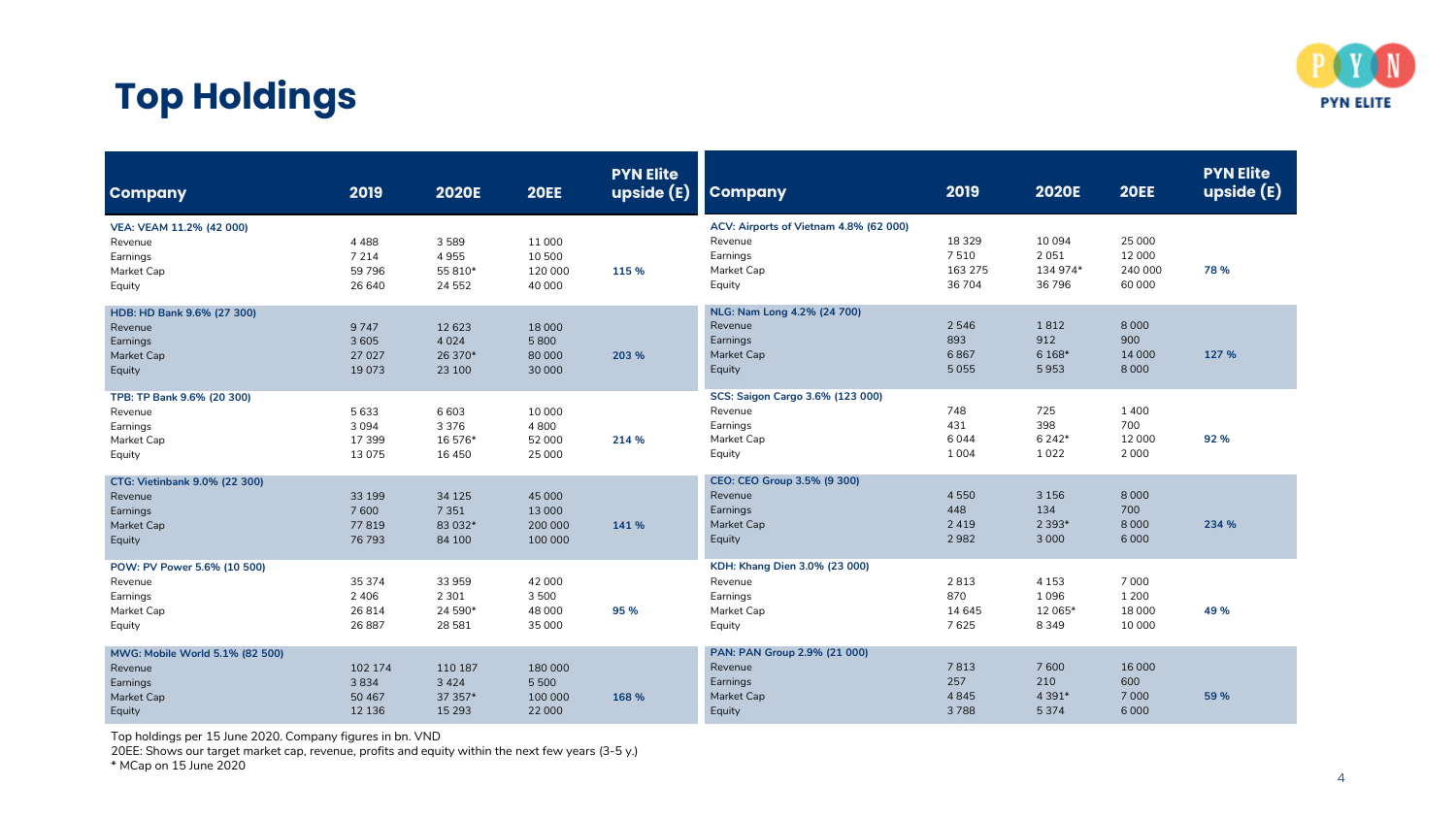

### **PYN Elite Performance on Log Scale**



Source: PYN Fund Management

PYN Elite fund was established in Feb 1999 at 10 Euros per unit. Since inception, its unit value has increased 27-fold to above 270 Euros. Compounded annual returns are at 16.7%.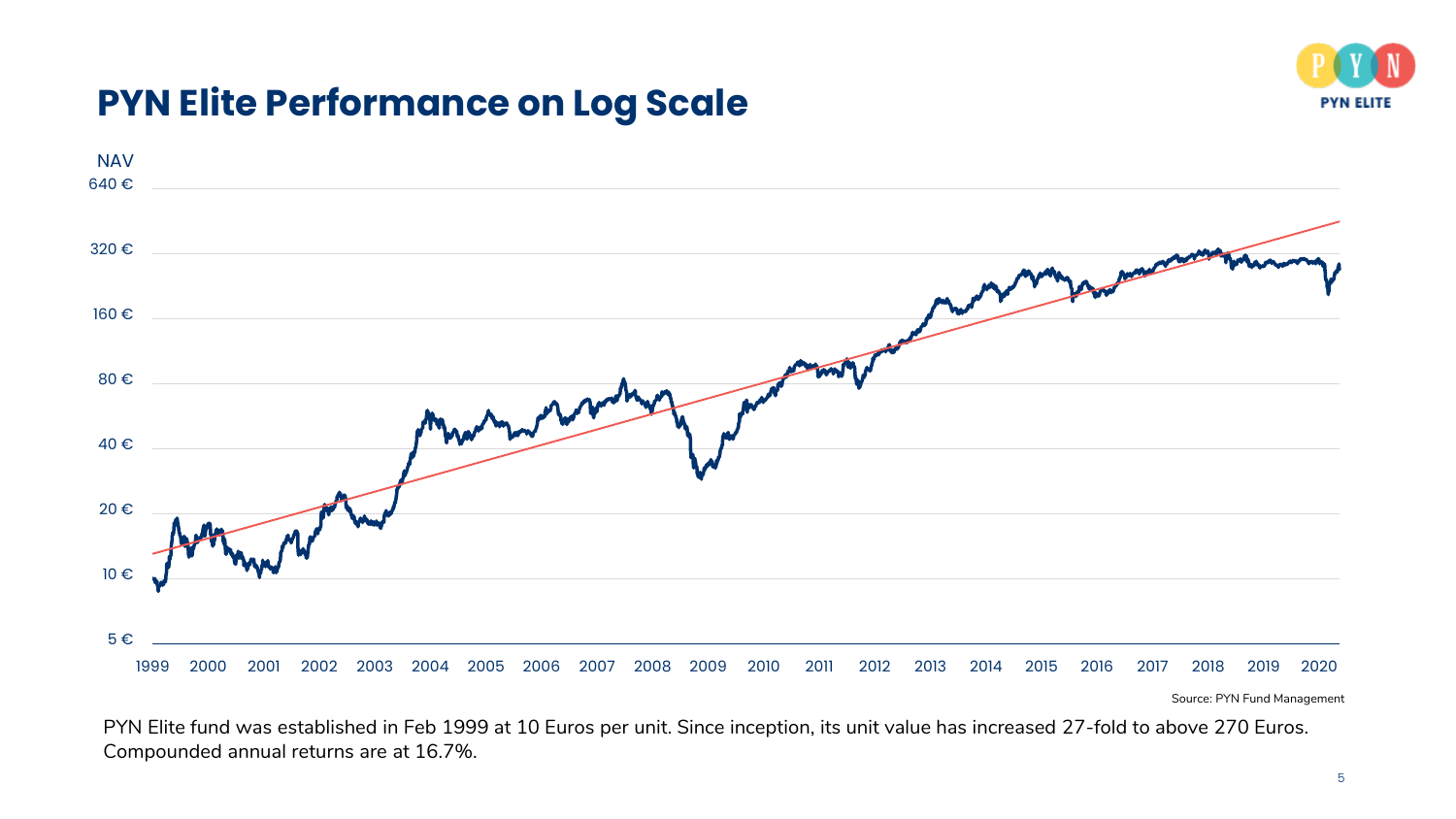

# **Vietnam Price to Earnings vs. Emerging Markets**



Per 15.06.2020, Source: Bloomberg

Vietnam's VNX All-Shares Index trades at a weighted P/E ratio of 10.8. The index include 404 companies from the Ho Chi Minh and the Hanoi stock exchanges. Vietnamese small and medium cap stocks trade at around P/E 9.3.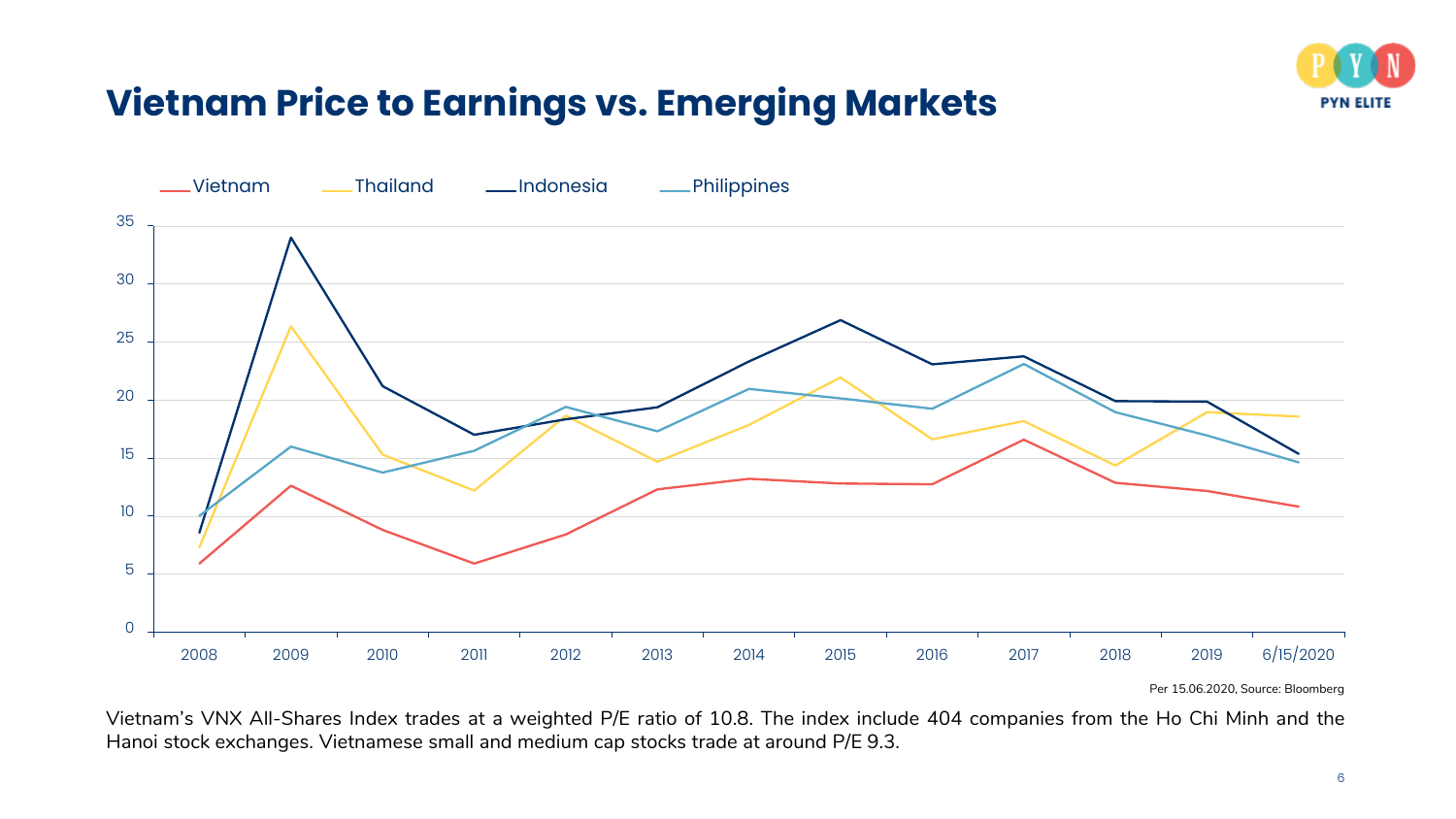### **CAGR Vietnam vs. Thailand 2013-2019**



| <b>Industry</b>        | $\bigstar$    | <b>CAGR % 2013-2019</b> |                |        |             |  |
|------------------------|---------------|-------------------------|----------------|--------|-------------|--|
| <b>Banks</b>           | HDB, TPB, CTG | $+44%$                  | Revenue growth | $+7%$  | KBank, KKP  |  |
|                        |               | $+37%$                  | Profit growth  | $+2%$  |             |  |
| <b>Housing</b>         | NLG, KDH      | $+49%$                  | Revenue growth | $-1%$  | LPN, AP     |  |
|                        |               | $+150%$                 | Profit growth  | $-1%$  |             |  |
|                        | CII, FCN      | $+17%$                  | Revenue growth | $+9%$  | CKP, STEC,  |  |
| Construction           |               | $+13%$                  | Profit growth  | $+14%$ | SEAFCO, BEM |  |
| <b>Hotel Developer</b> | <b>CEO</b>    | $+73%$                  | Revenue growth | $+14%$ | ERW, MINT   |  |
|                        |               | $+67%$                  | Profit growth  | $+3%$  |             |  |
| <b>Brokers</b>         | <b>VND</b>    | $+34%$                  | Revenue growth | $-11%$ | <b>MBKE</b> |  |
|                        |               | $+21%$                  | Profit growth  | $-25%$ |             |  |
| <b>Food Industry</b>   | <b>PAN</b>    | $+53%$                  | Revenue growth | $+5%$  | CPF         |  |
|                        |               | $+152%$                 | Profit growth  | $+17%$ |             |  |
| Retail                 | <b>MWG</b>    | $+49%$                  | Revenue growth | $+10%$ | CPALL, HPRO |  |
|                        |               | $+57%$                  | Profit growth  | $+12%$ |             |  |

Source: Bloomberg, PYN Fund Management

Our recent study compares PYN Elite's key Vietnamese holdings to comparable peer companies in Thailand. Surprisingly, Thailand's domestic businesses have achieved rather dismal growth in this time period. By contrast, Vietnam's growth numbers are extremely strong. Remark: Vietnam's bank and property crises in years 2009-2012 set a very low base for the CAGR growth comparison.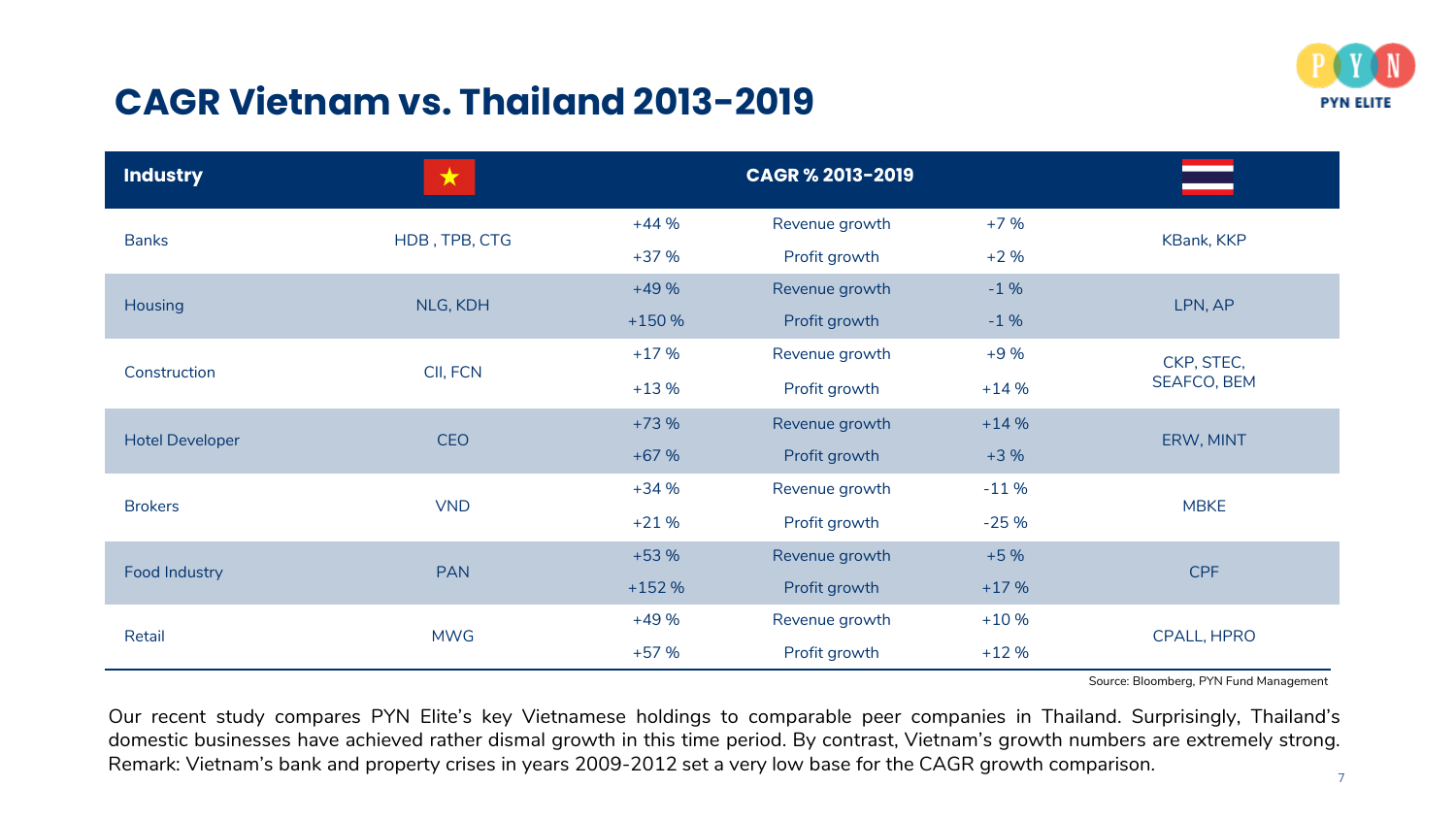### **Vietnam GDP vs Finland GDP 2008-2023**





Source: World Bank, GS VNO, PYN Fund Management

Vietnam's GDP is poised for strong growth. Due to Covid-19, we expect Vietnam GDP growth to reach 3% in 2020, though Vietnam maintains average GDP growth target of 7% per year for 2021 – 25.

Vietnam's GDP period 2011 – 17 was revised by the General Statistics Office of Vietnam by an average of 25.4% higher on Dec 13, 2019.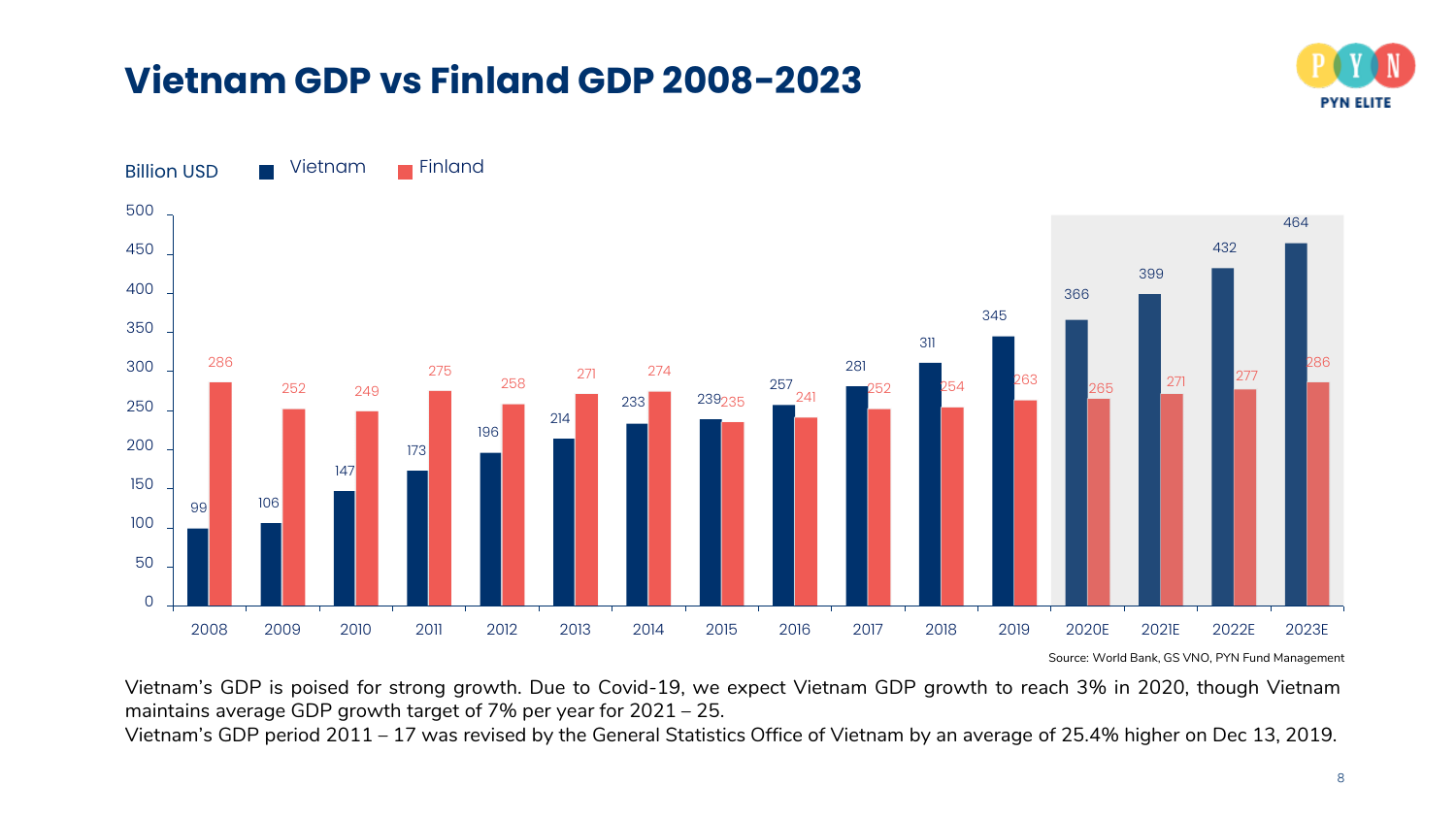

### **PYN Elite portfolio by sector**



Per 15.06.2020, Source: PYN Fund Management

Banks are the largest portion in PYN Elite. Banks are poised for brisk business expansion and profit growth for coming years in Vietnam. Cash position includes our buffering for foreign exchange hedging contracts.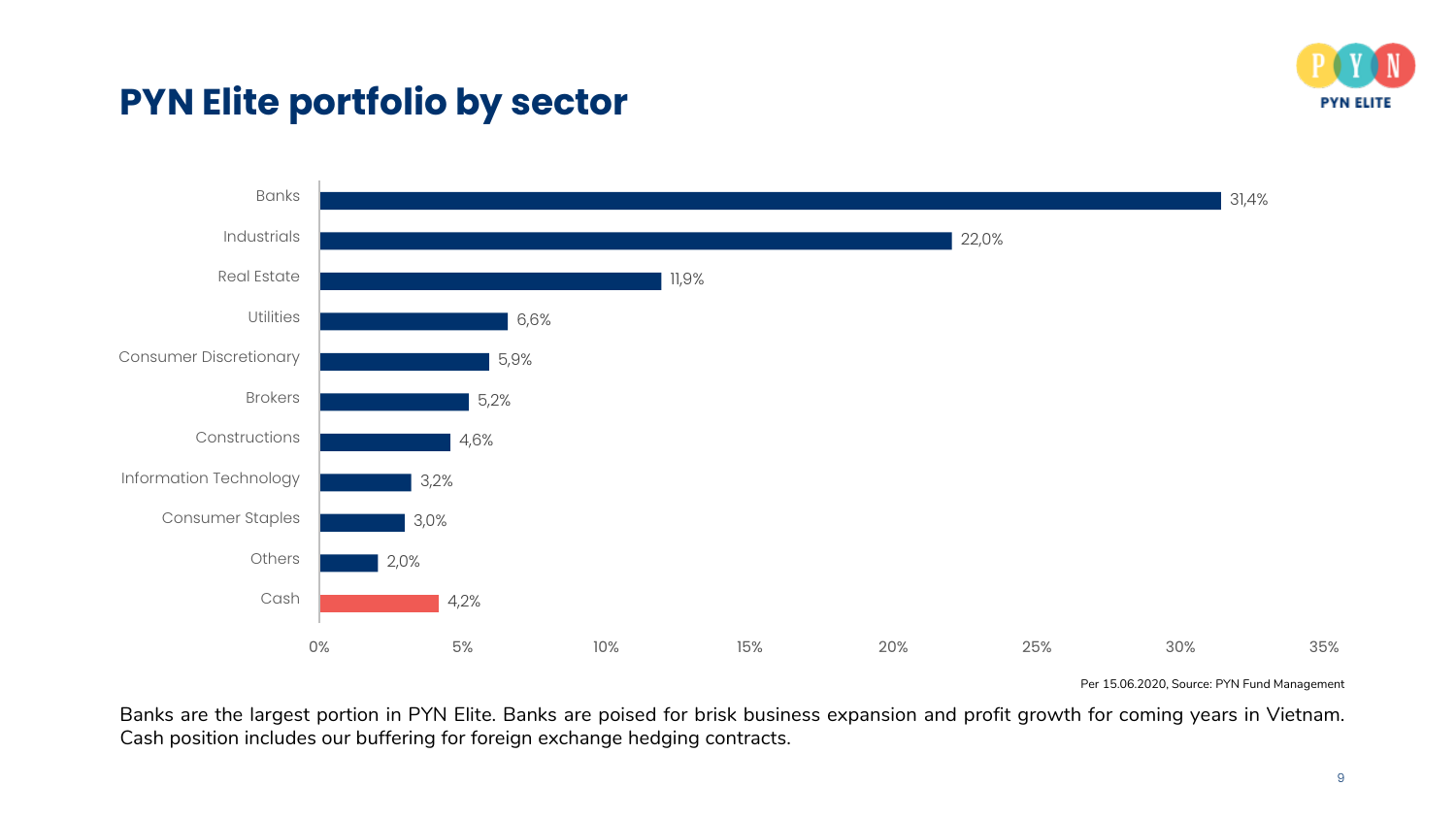# **Exports from Vietnam and Finland relative to World Exports**





Source: IMF DOTS

Vietnam's government has built an attractive platform for foreign direct investments. The manufacturing sector has achieved high competiveness in world export markets and it continues to capture market share from other countries.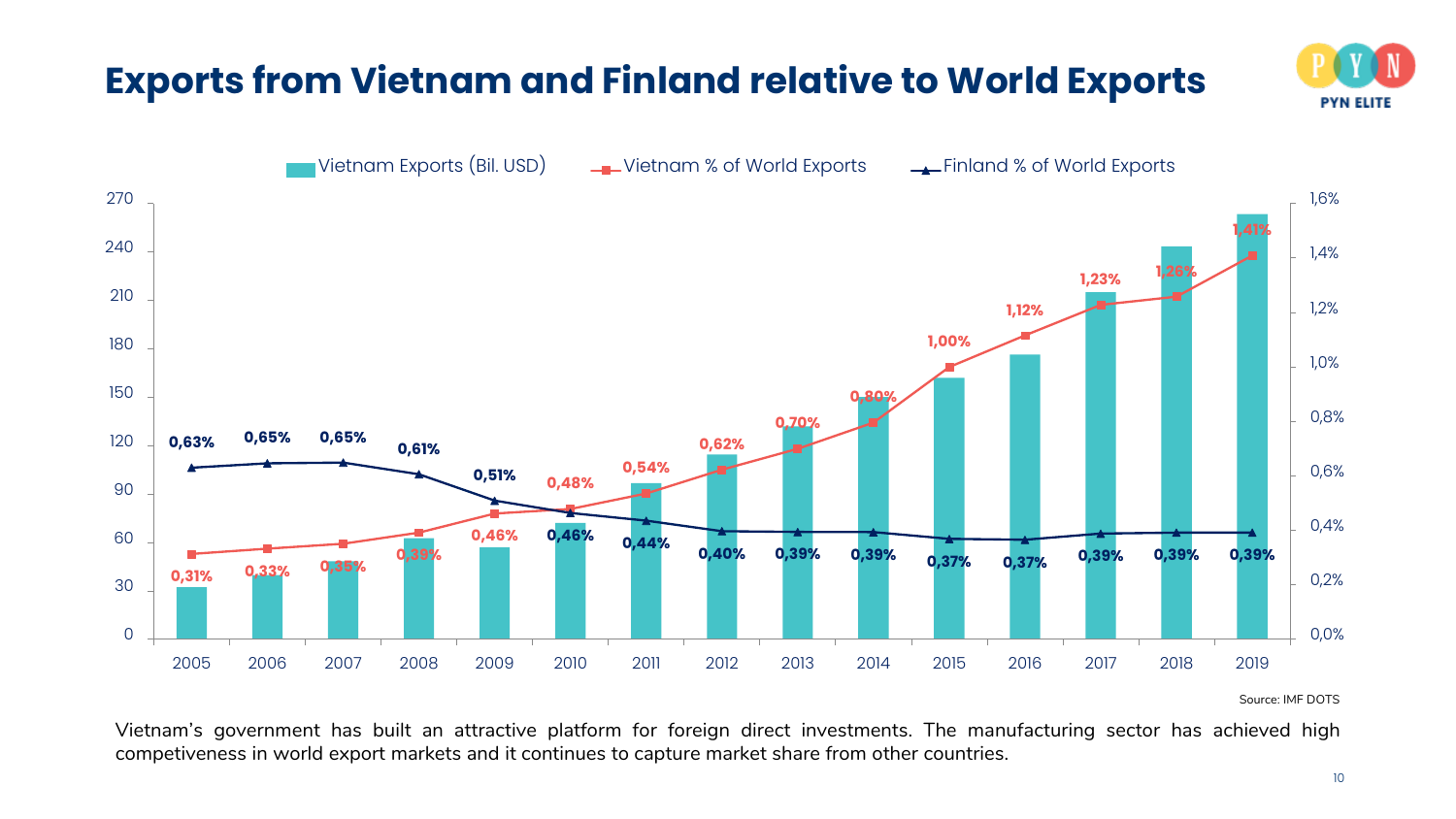### **Vietnam Stock Market and FX Reserves**





VNIndex per 15.06.2020 Source: ADB, Bloomberg, PYN Fund Management

Forex reserves are accumulating and satisfactory forex reserves will correlate to Vietnam's country risk. Lower risk level will support higher equity valuation ratios in Vietnam.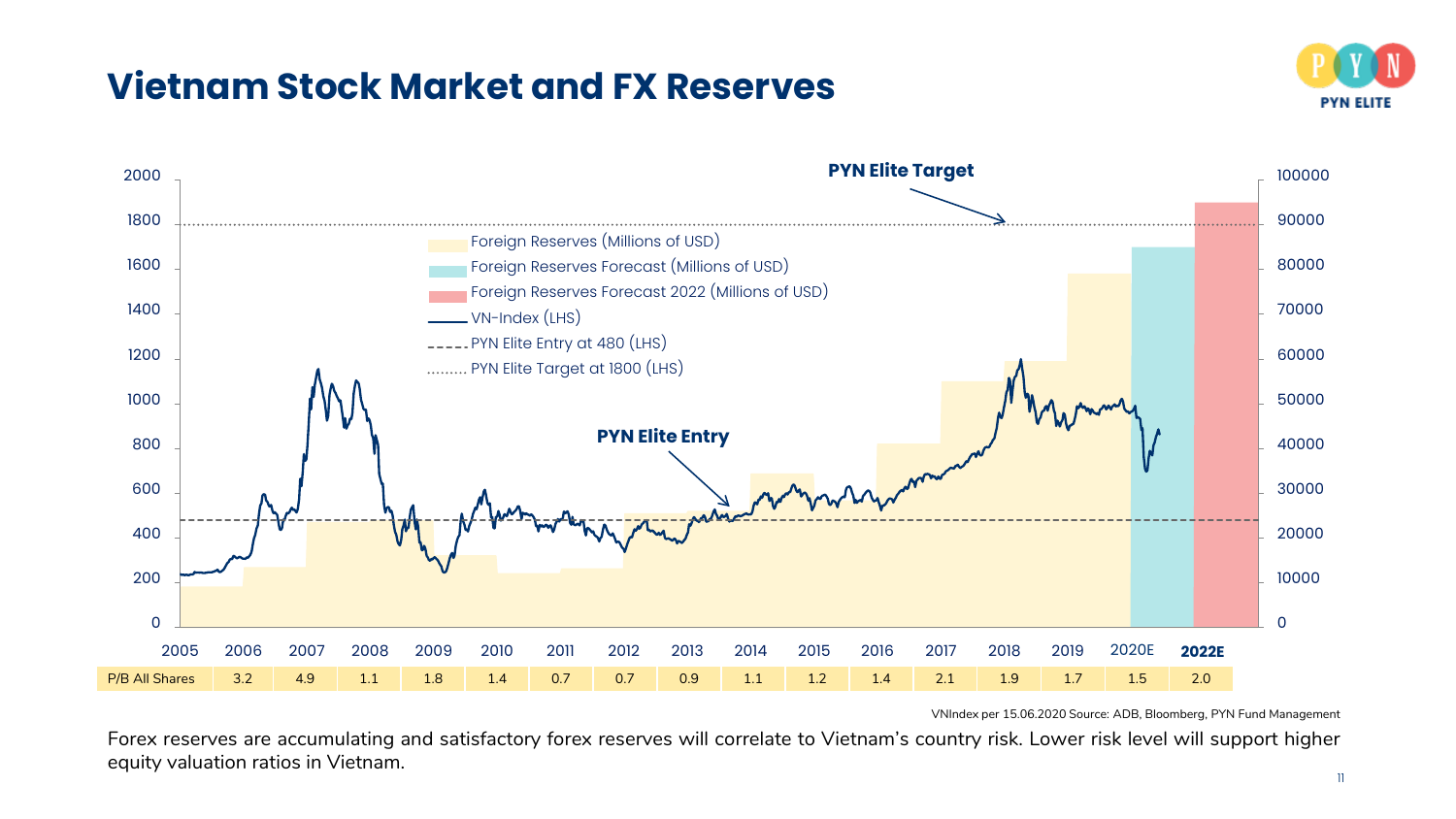# **EUR/USD Rate and PYN Elite Hedging**





Per 15.06.2020 Source: Bloomberg, PYN Fund Management

PYN Elite returns are impacted by the strength or weakness of the Euro. Currency hedging has been used as a tool to protect our portfolio from potential Euro strengthening. During the 2001-2008 period, we were fully-hedged for our portfolio. 2008 – 2/2019 we kept the currencies open. PYN Elite portfolio has been fully-hedged again as from 26.2.2019.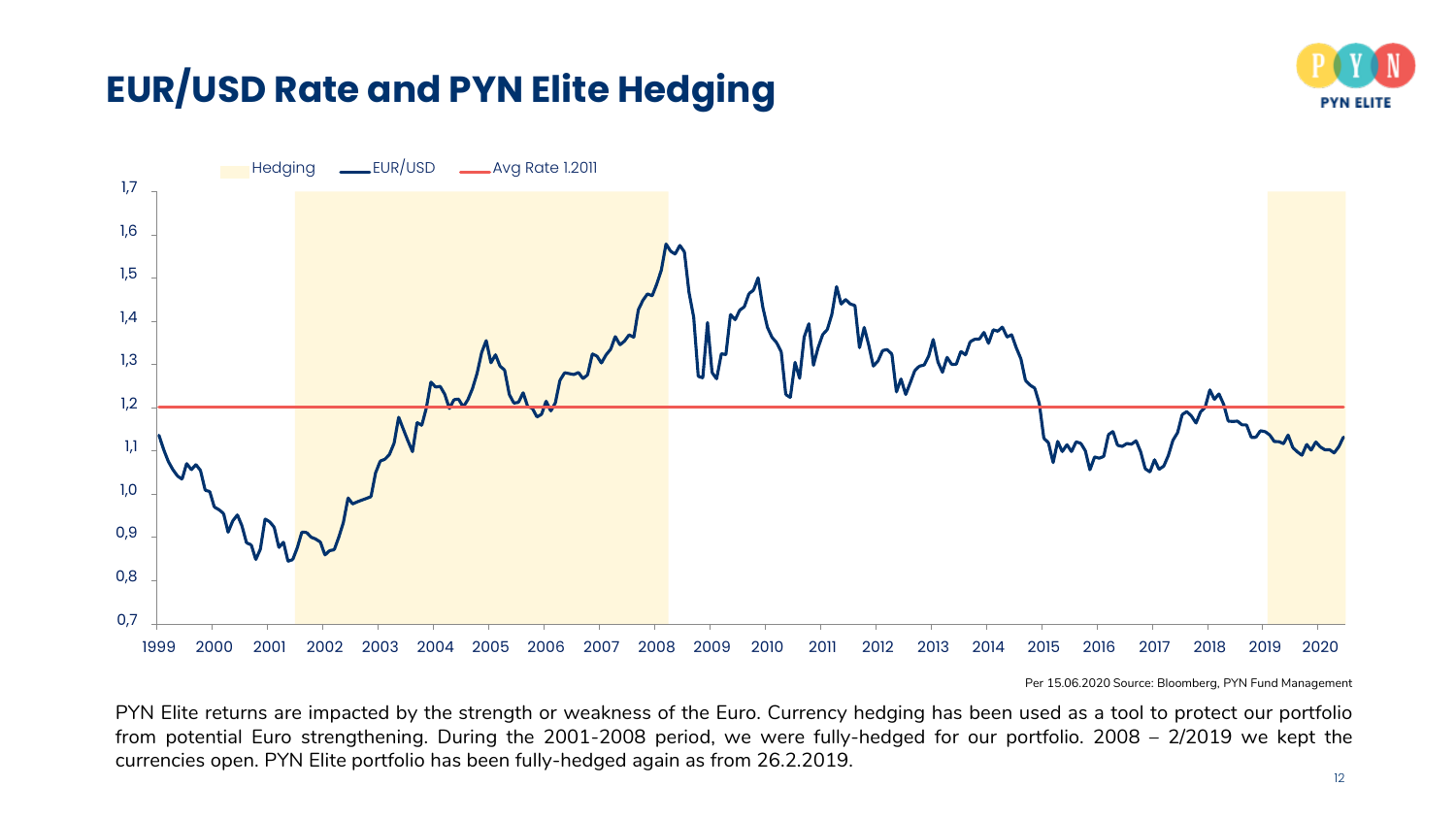

# **PYN Elite proportion of foreign net buy/sell in Vietnam**



VNIndex per 15.06.2020, Source: FiinPro Vietnam, PYN Fund Management

PYN Elite fund has played a significant role in foreign net purchases in Vietnam from 2013-2015. Since then PYN Elite fund's net buying has moderated and other foreign funds has been more actively net buying Vietnamese equities. During the spring of 2020, the situation  $_{\rm 13}$ was again the other way around.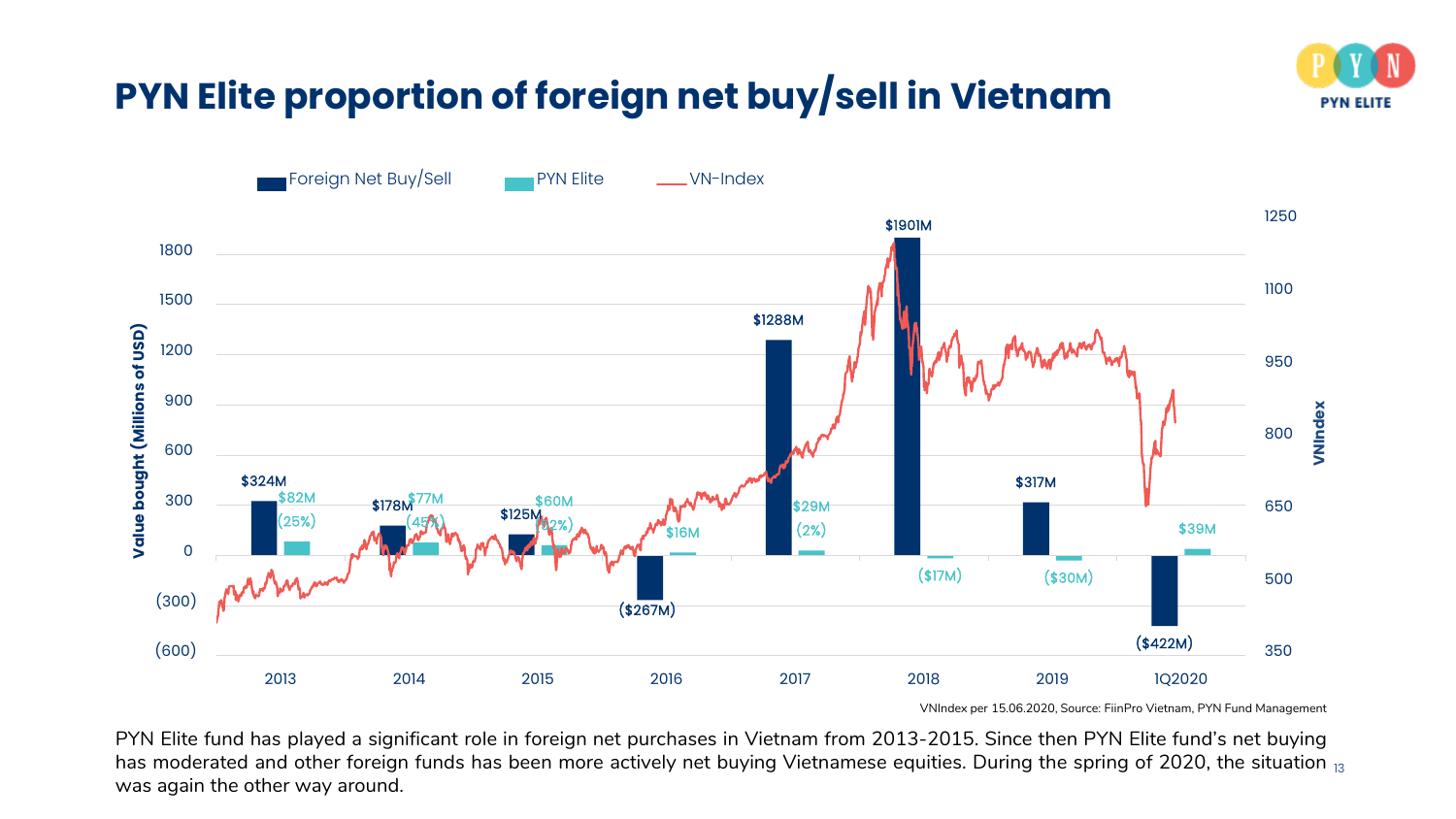### **PYN Elite Historical Performance**

|                                    | Period                               | $1999 -$<br>2004 | $2005 -$<br>2009 | $2010 -$<br>2014 | $2014 -$<br>2019 | 2020<br><b>YTD</b> | <b>Since</b><br><b>Inception</b> |
|------------------------------------|--------------------------------------|------------------|------------------|------------------|------------------|--------------------|----------------------------------|
| <b>PYN Elite</b><br>Fund (EUR)     | <b>Period Aggregated</b><br>Return % | 398 %            | 31 %             | 267 %            | 23 %             | $-8%$              | 2 606 %                          |
|                                    | Avg. annual return<br>% (CAGR)       | 31 %             | 5 %              | 30 %             | 4 %              | $-16%$             | 16.7 %                           |
| <b>MSCI Asia Ex</b><br>Japan (EUR) | <b>Period Aggregated</b><br>Return % | 21 %             | 57 %             | 38 %             | 32 %             | $-10%$             | 211 %                            |
|                                    | Avg. annual return<br>% (CAGR)       | 3 %              | 9 %              | 7%               | 6 %              | $-20%$             | 5.5 %                            |

YTD 15.06.2020 Source: Bloomberg, PYN Fund Management



**+2 606%**



**Average Annualized Return Since Inception**

**+16.7%**



#### 14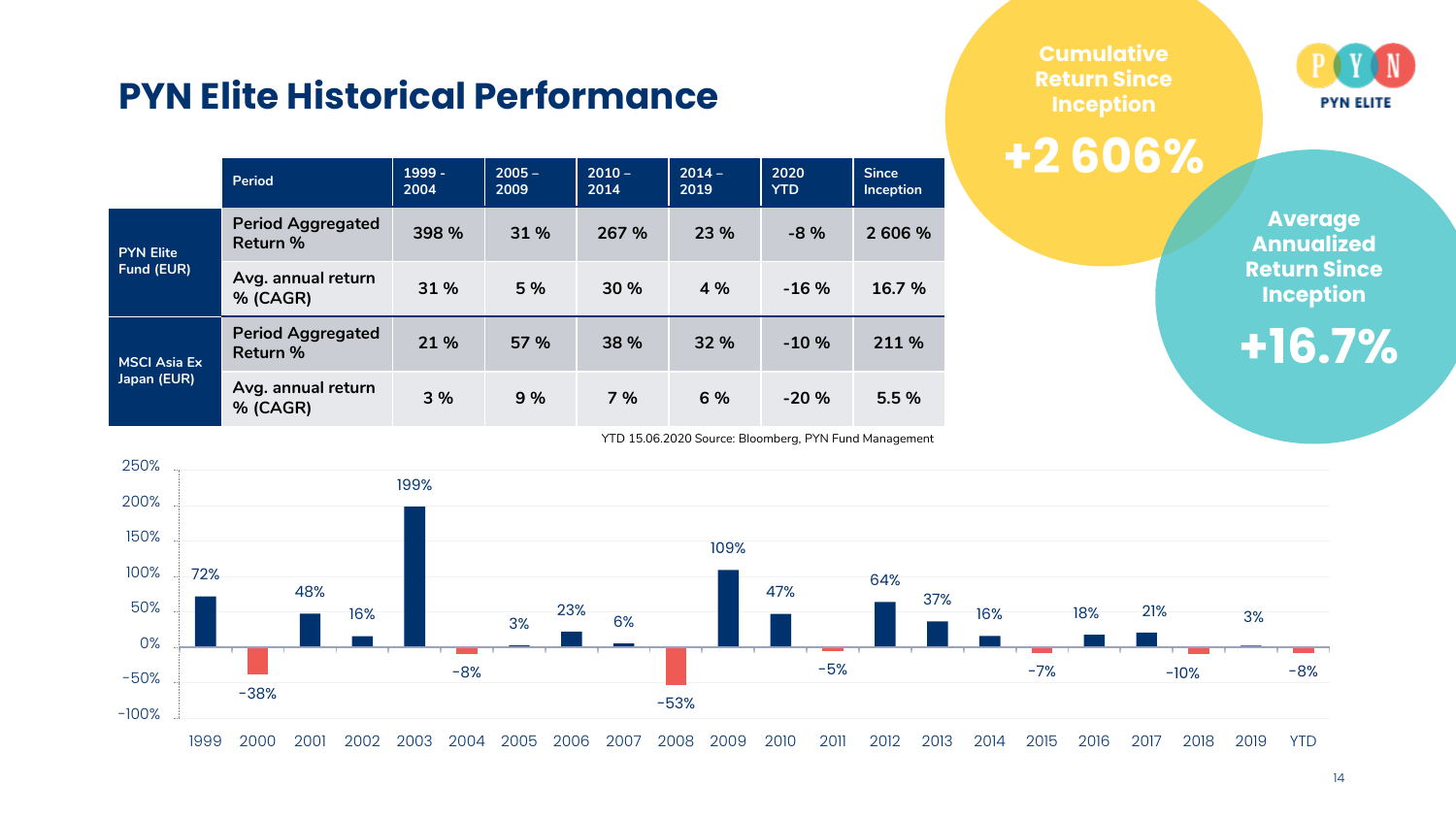

### **Top 5 Profit & Loss Year-to-Date**

**Million EUR**



Per 15.06.2020, Source: PYN Fund Management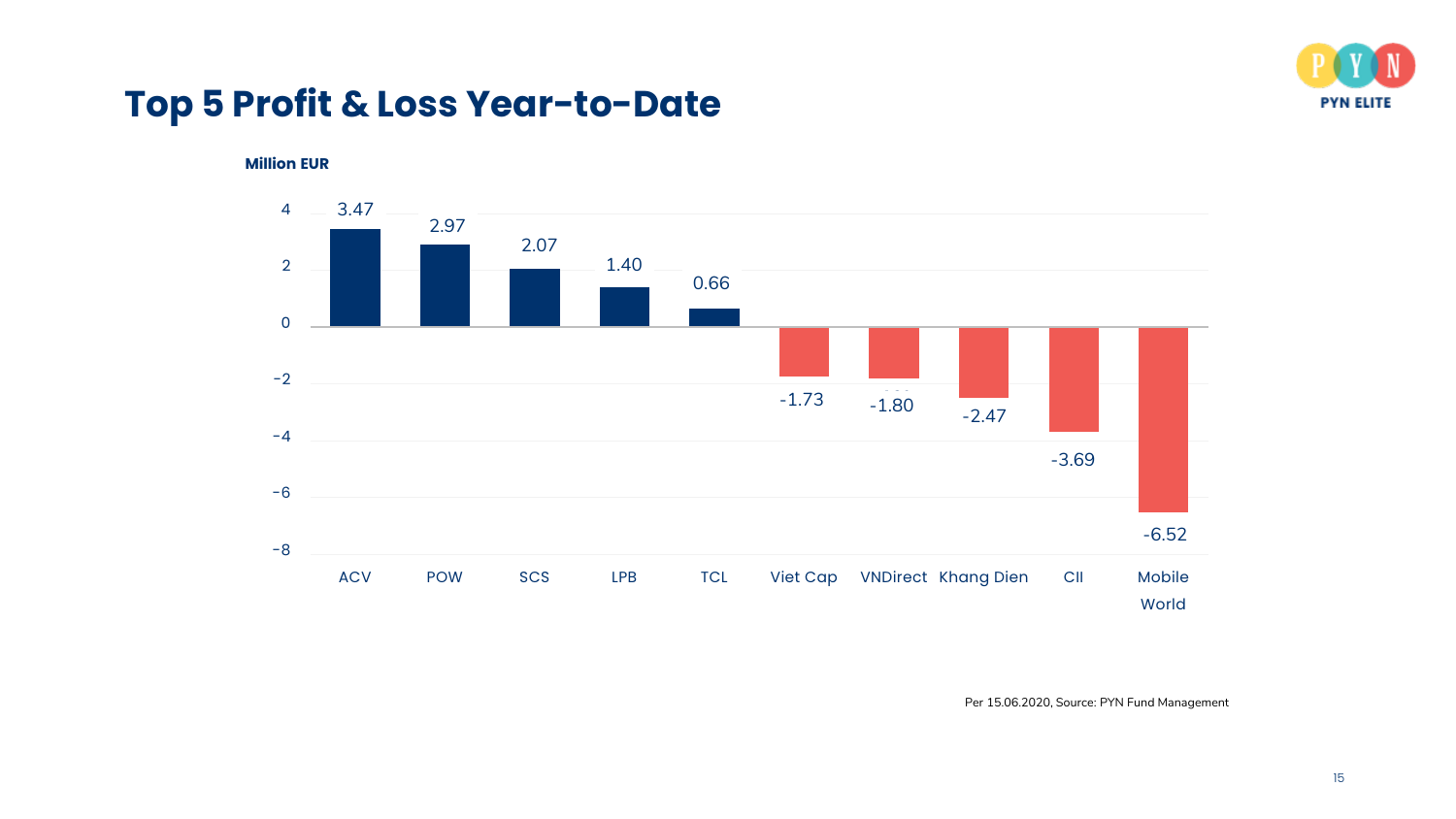

# **Net Debt/Equity – Top 50 listed companies**

| <b>Region</b>  | 2014 | 2015 | 2016 | 2017 | 2018  | 2019 | Q <sub>1</sub><br>2020 |
|----------------|------|------|------|------|-------|------|------------------------|
| Finland        | 41.8 | 29.1 | 22.7 | 21.0 | 27.1  | 38.9 | 44.6                   |
| <b>Vietnam</b> | 48.4 | 49.9 | 63.3 | 41.6 | 34.8  | 33.1 | 25.5                   |
| <b>EU</b>      | 55.7 | 53.1 | 63.4 | 54.4 | 63.6  | 59.6 | 67.5                   |
| <b>US</b>      | 38.7 | 52.4 | 59.7 | 51.0 | 110.6 | 70.4 | 83.2                   |
| Average all    | 46.2 | 46.1 | 52.3 | 42.0 | 52.1  | 50.5 | 55.2                   |

(\*) Figures are excluding Banks Source: Bloomberg, FiinPro, PYN Fund Management

Vietnamese companies are well prepared for fast growth even if financial markets turn to face more challenges in coming years.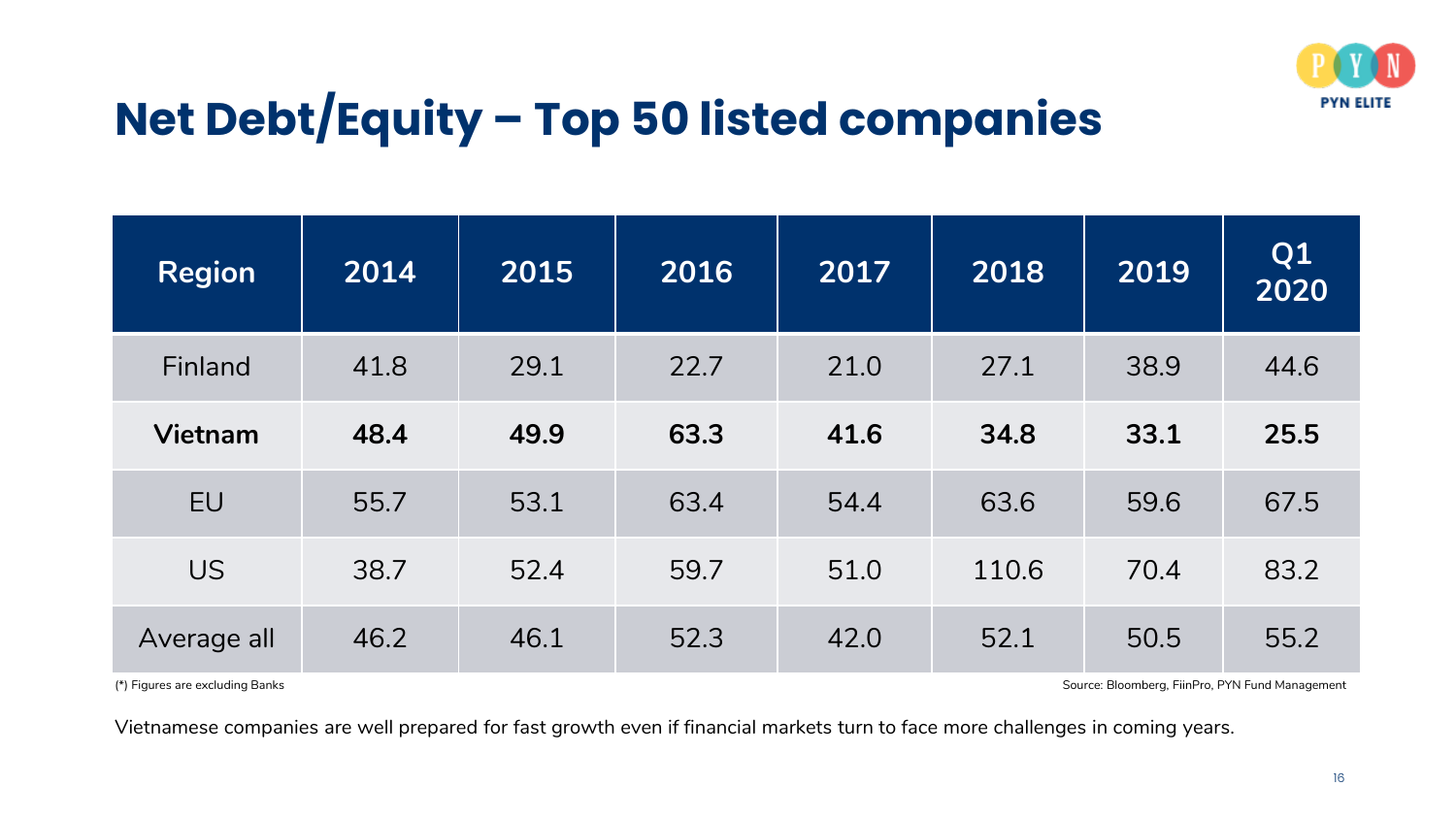# **PYN Elite vs Vietnam Funds (in EUR)**





Source: Bloomberg

PYN Elite fund has been able to combine macroeconomic analyses together with equity market valuations in timing when to enter a new market. This factor has favored PYN Elite fund switching from the Thai market to the Vietnam market in 2013, relative to Vietnamonly country funds.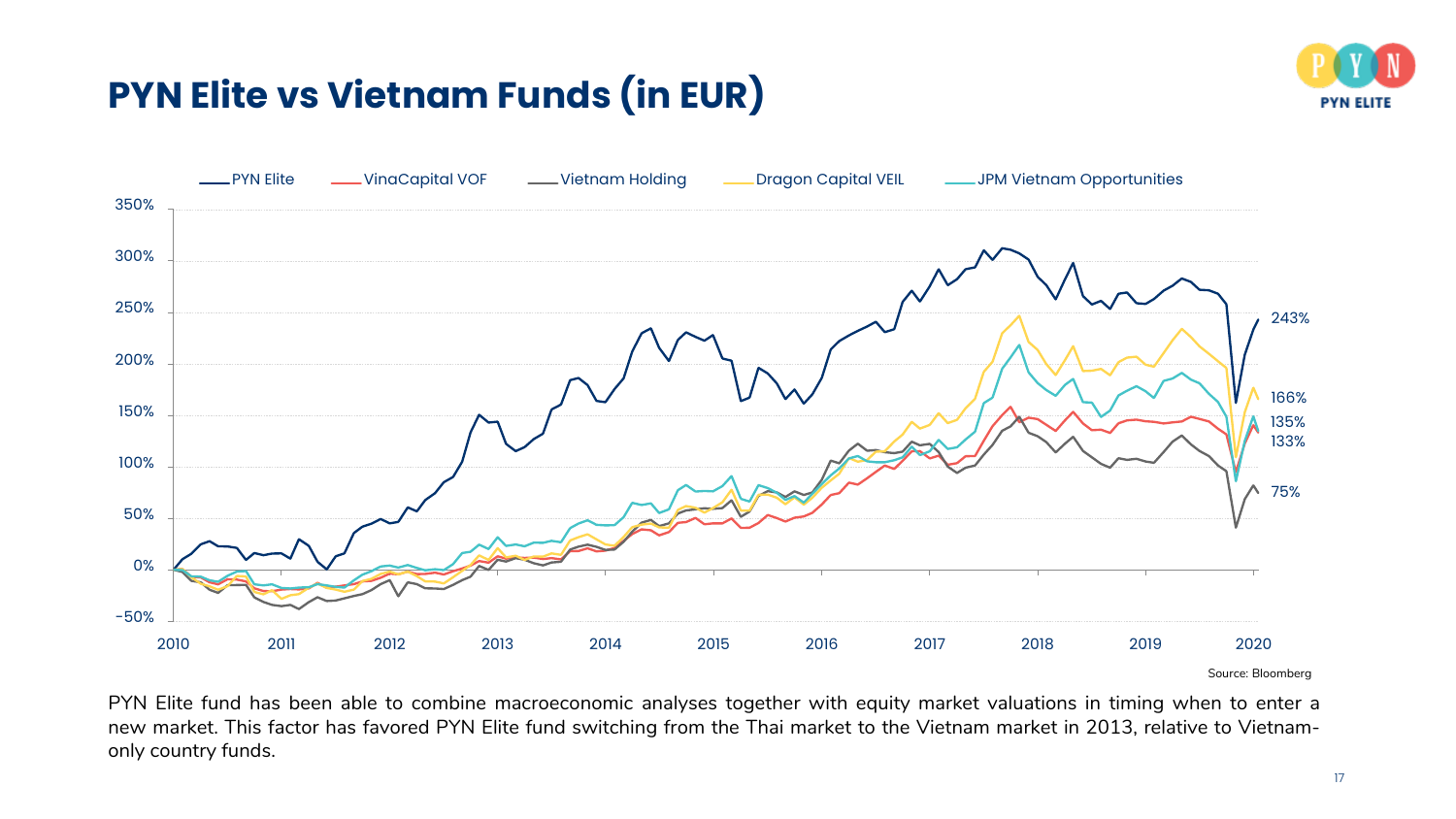### **Contact**

![](_page_24_Picture_1.jpeg)

### **PYN Fund Management Oy**

PL 139, 00101 Helsinki Mannerheiminaukio 1 E, Helsinki [www.pyn.fi](http://www.pyn.fi/)

Tel +358 9 270 70400 Fax +358 9 270 70409

### **PYN Asia Research Limited Thailand**

87 M.Thai Tower, All Seasons Place, 19th Floor , Unit 1 Wireless Road, Lumpini , Pathumwan, Bangkok 10330, Thailand

Tel +66 2 654 3050 Fax +66 2 654 3051

### **PYN Asia Research Limited, Vietnam RO**

Capital Place, 2nd Floor Unit 202, 6 Thai Van Lung, District 1 Ho Chi Minh City, Vietnam

### **Contact** info@pyn.fi

**Portfolio Management & Analysis Petri Deryng** Portfolio Manager **Mai Le** Analyst **Huy Tang** Analyst **Maggie Yi** Analyst **Lan Le** Analyst

![](_page_24_Figure_12.jpeg)

**Investor Relations Tuomas Järvinen** Specialist

**Administration Eino Laitinen** CEO **Tuija Tötterström** CFO, Head of Risk Management **Yadanuch Temeyasilpin** Office Manager, Bangkok **Thu Le** Admin & HR Staff, Ho Chi Minh City

### **Fund Operations**

**Duc Vu** Customer Service Specialist **Susanna Nevala** Customer Service Specialist **Ulla Heikkinen** Senior Fund Specialist **Saska Saarenko** Fund Specialist **Oskari Elojärvi** Fund Specialist **Eetu Kauria** Fund Specialist trainee